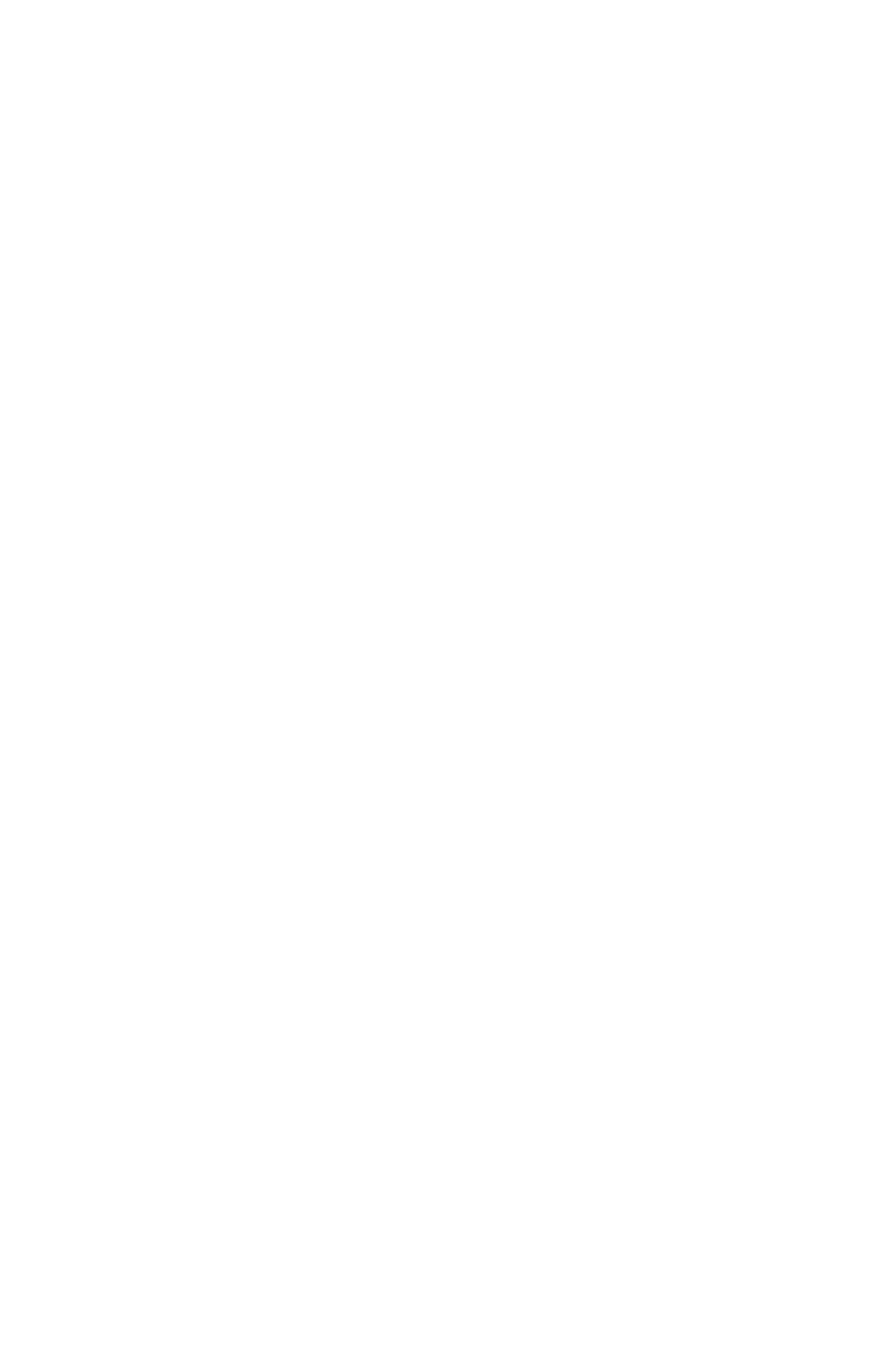## The 2River View

24.2 (Winter 2020)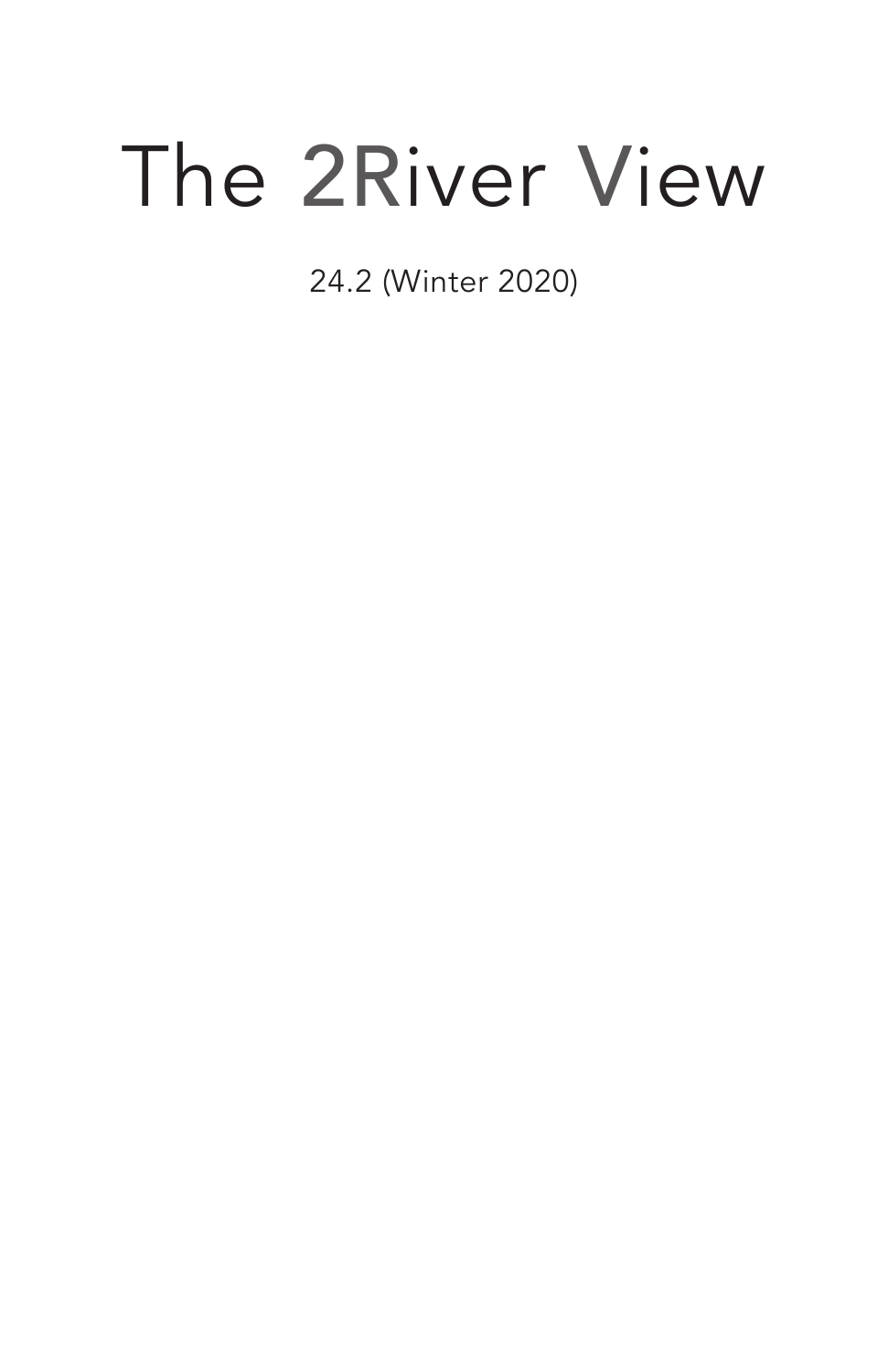*The 2River View,* 24.2 (Winter 2020)

#### **Contents**

*Dana Knott* Winter Love Poem

*Derek Annis* Man for the New Millennium Sunday Afternoon

*A. M. Brandt* The Way It Was Whosoever Am I

*Katherine Fallon* Flatiron Reservoir When I Died

*Jane Ellen Glasser* Two Truths I Know What There Is



photograph @ 2019 by Leah Oates photograph © 2019 by Leah Oates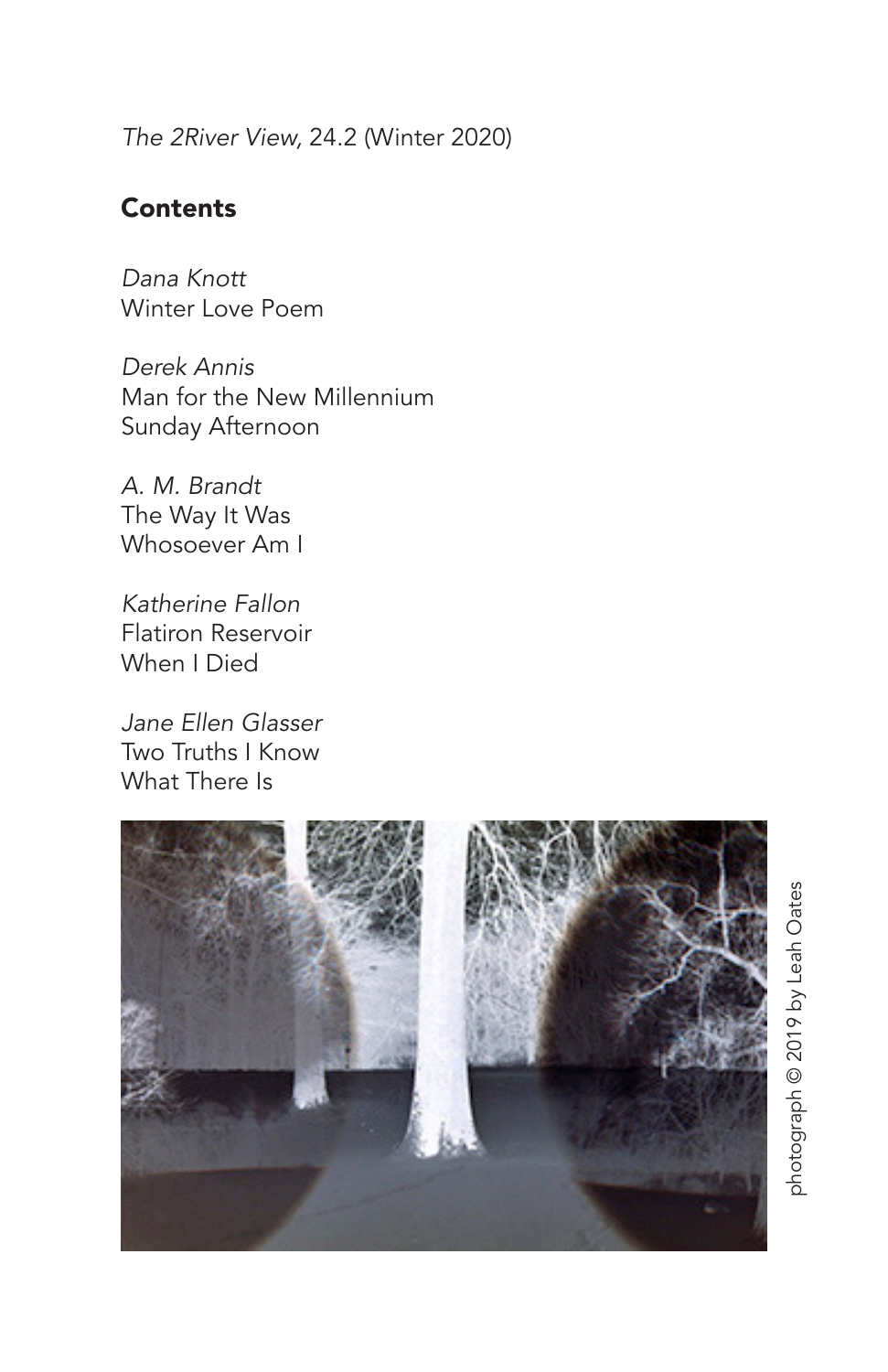*Erika Nestor* At Pictured Rocks After Her Death Moondust

*George Perreault* the burial grounds the phrase that was used

*Travis Stephens* Taos This Conspiracy of Ravens

*Phillip Sterling* The B Side of Promise Little or No Accumulation

*Lauren Swift* mark

*Mon*i*ka Zobel* Dear, The Trouble with What the Wind Does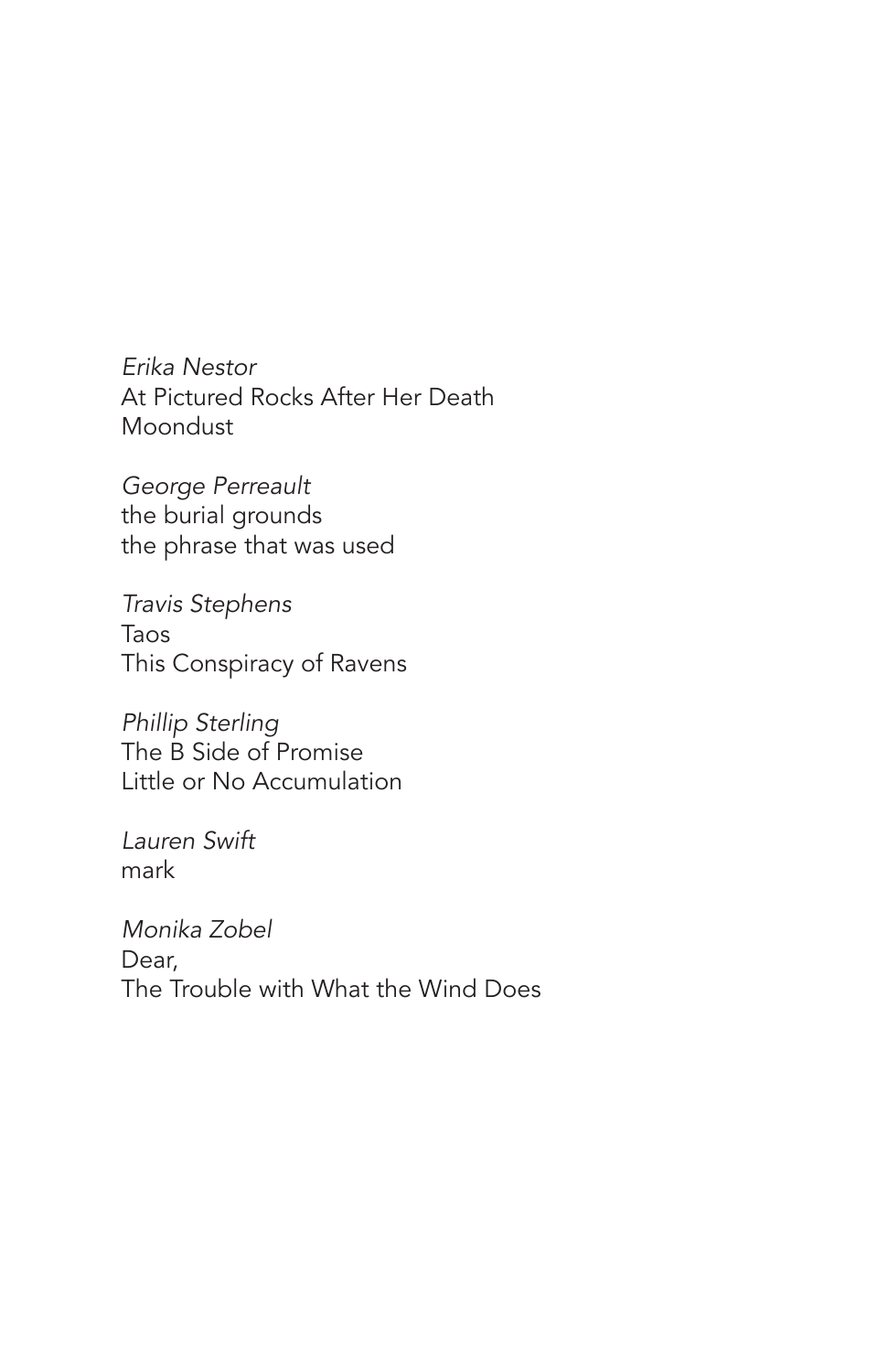*The 2River View,* 24.2 (Winter 2020)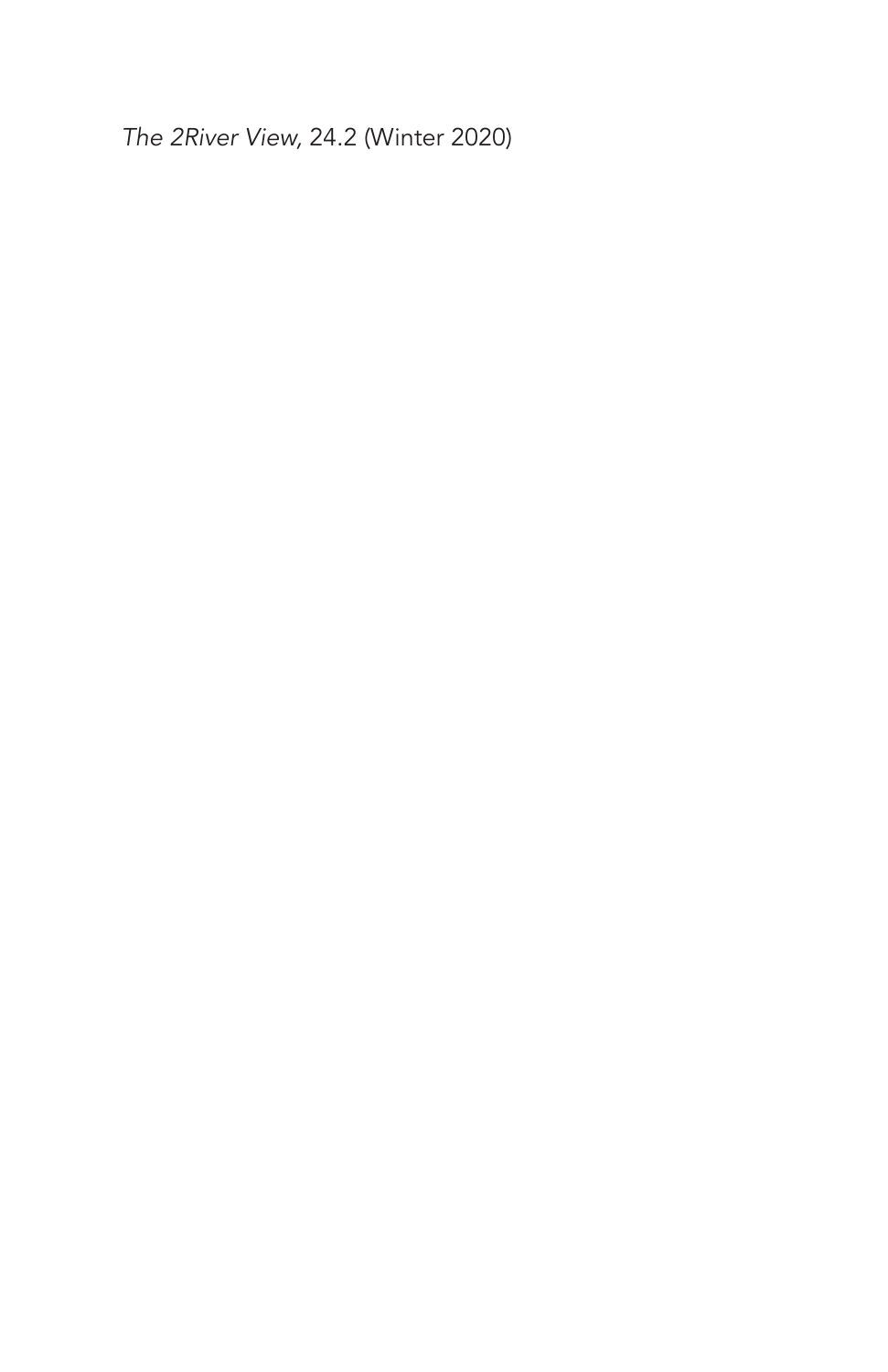*Dana Knott*

#### Winter Love Poem

Already the snow has graffitied the car in white as we walk together, solitary walkers in a crystalline world. Everyone else may be dead as we pull our coats tighter huddle our bodies closer each breath a shock an affirmation, a wisp of warmth and cold snowflakes fall like ashes silent and full, each crystal with a speck of dirt or pollution at its heart Let us exist always only in this moment

but the wind, our skin, the chill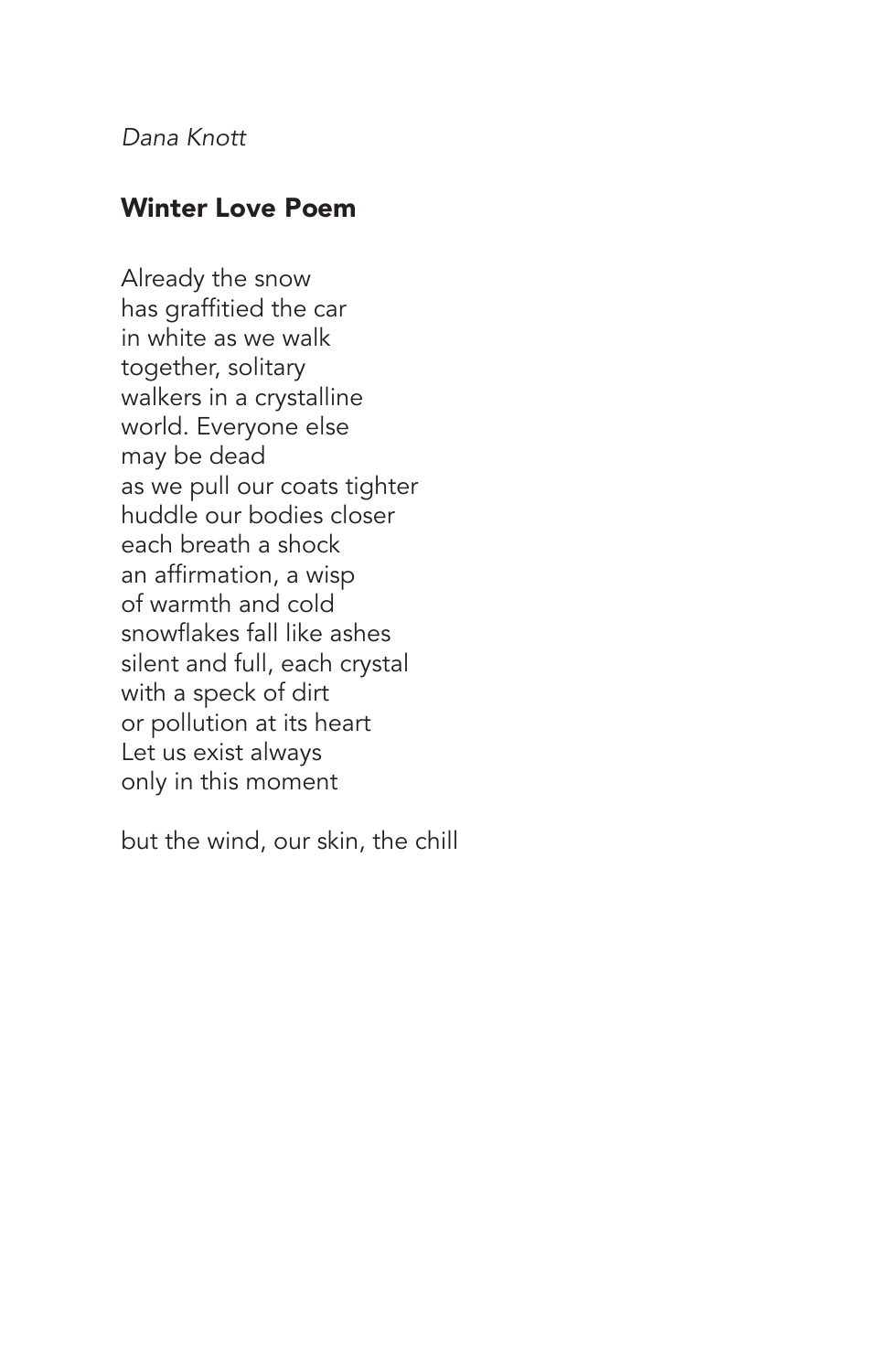*Derek Annis*

#### Man for the New Millennium

I know it's a cliché

but I could tame a snake ride it through the city smiling gold teeth shining with sunlight

certainly we have all considered lifting coins from the pockets of these children as they chew on our rat poison tablets

call me the one who does

those who fail at this violence will grow nothing

but useless I once felt

a warm light on my cheek a faint memory of it roams my room at night muttering something I believe it is trying to kill me the thought of losing it drives me to knife myself repeatedly and solder the wounds silver so that in moonlight

I shine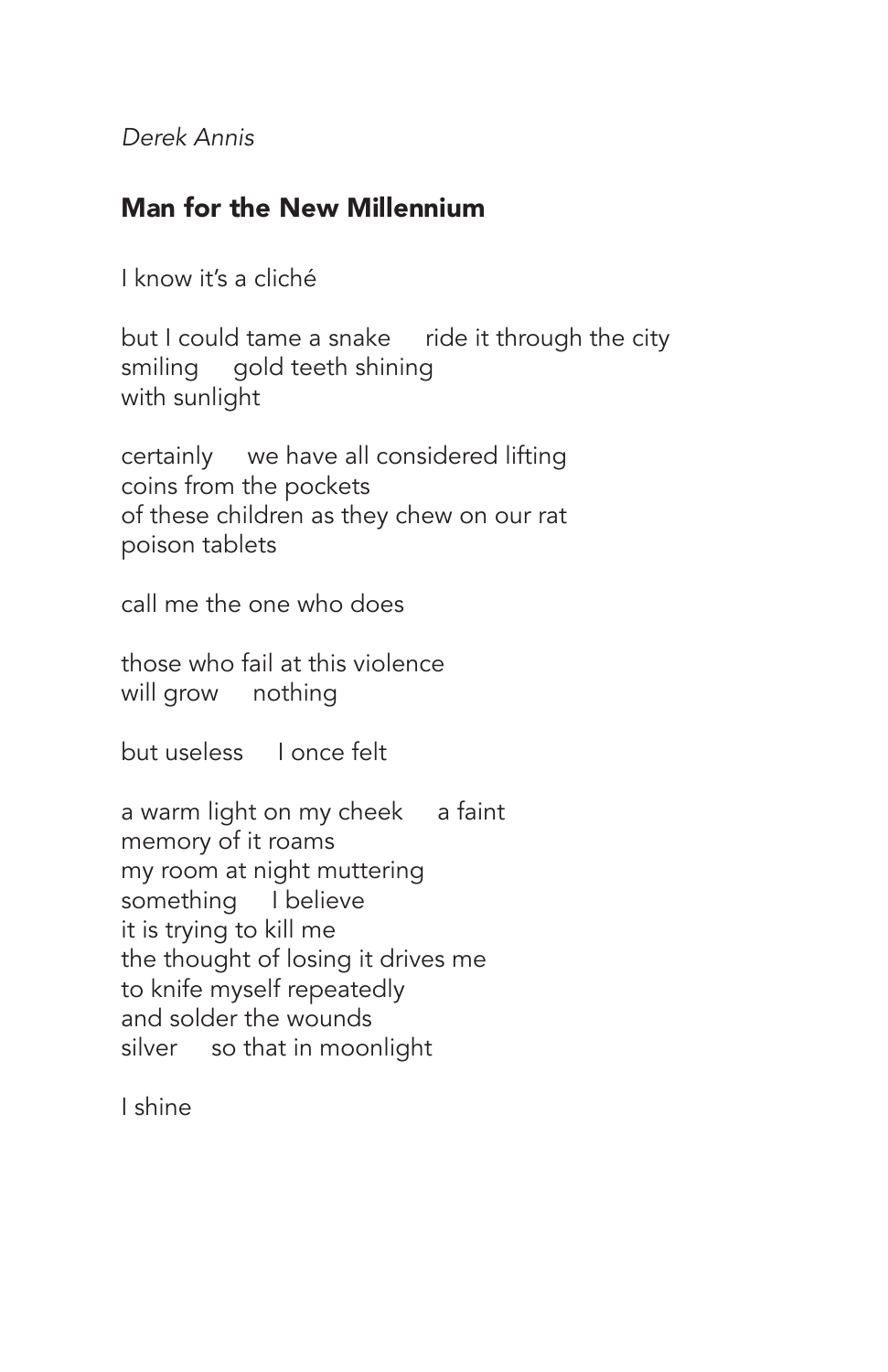*Derek Annis*

#### Sunday Afternoon

I walked beneath the bridge and removed a loose brick, but nothing happened. The river went on uninterrupted. I wanted and wanted and lit a smoke, threw the brick into the river, uprooted reeds from the muddy bank and found a doll's head with all its hair burned off. Orange-tipped hypodermics winked at me from the dirt. Traffic rattled past overhead. My smoke swirled off to wherever smoke goes. The brick settled among the smooth rocks at the bottom of the river. When I asked myself out loud who cares?

the river made no reply. Over on the other bank, a cloud of flies sucked shit from a pile of fish guts. Who cares.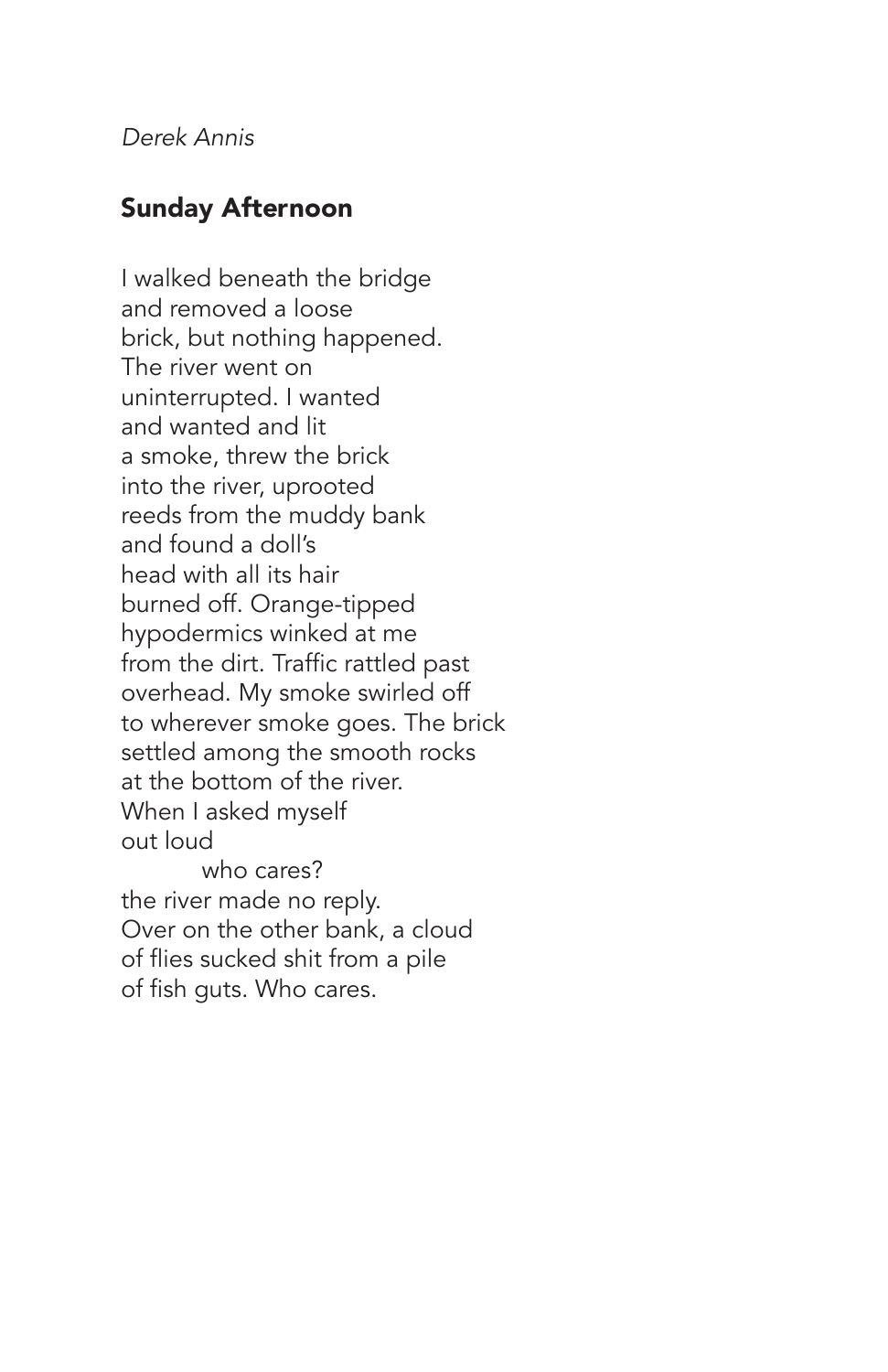*A. M. Brandt*

#### The Way it Was

There were mostly empty barns in our vastly empty country. There were fallow fields clear of trees

where the tractor stopped, an abandon as palpable as bankruptcy. Before a sunset there was a nervous

white sky, arrowheads hidden just under soil. Nowhere had there been a nothing like that.

When the rain fell there was a coming loam that never arrived. So many seeds unbroken

of the wheat-like shaft bitten and spit out, if it had a tongue. But there was surely want

if a woman dipped her hands in soapy water, something boiling in a pot, there was surely

a bed somewhere, a treasure still made new, as if two could always make more. There was

the wide-open ahead of us, there was surely desire when I lay back naked on the floor.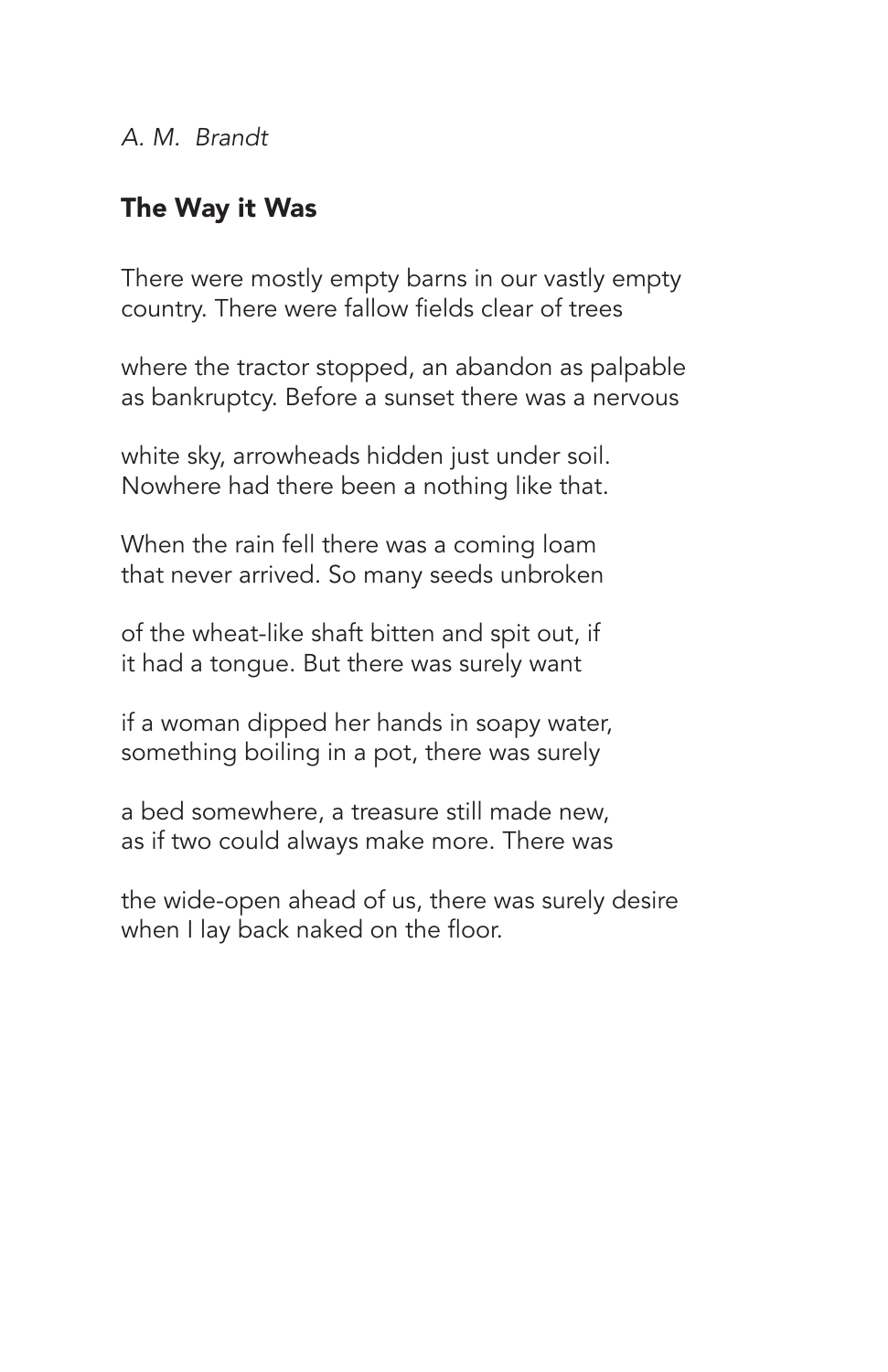*A. M. Brandt*

#### Whosoever Am I

In fields where most of the orchards are gone, in wayward prairies wherever they are found and in the split dark recesses

where land falls into itself, where water seeps restlessly to its gathering.

Whosoever, but a sorrowing bone turning sweet in the sun as if wind-fallen from some bejeweled primal word

that tastes of sinew and packed seed, claw and stone.

The orchard's secret is on wing, on scatscattered mounds where none intrudes. And when I say seed, I mean leeway,

that which travels, across waters, wanting to be thrown shoreward in the wrack, I mean,

that which wrenches itself home.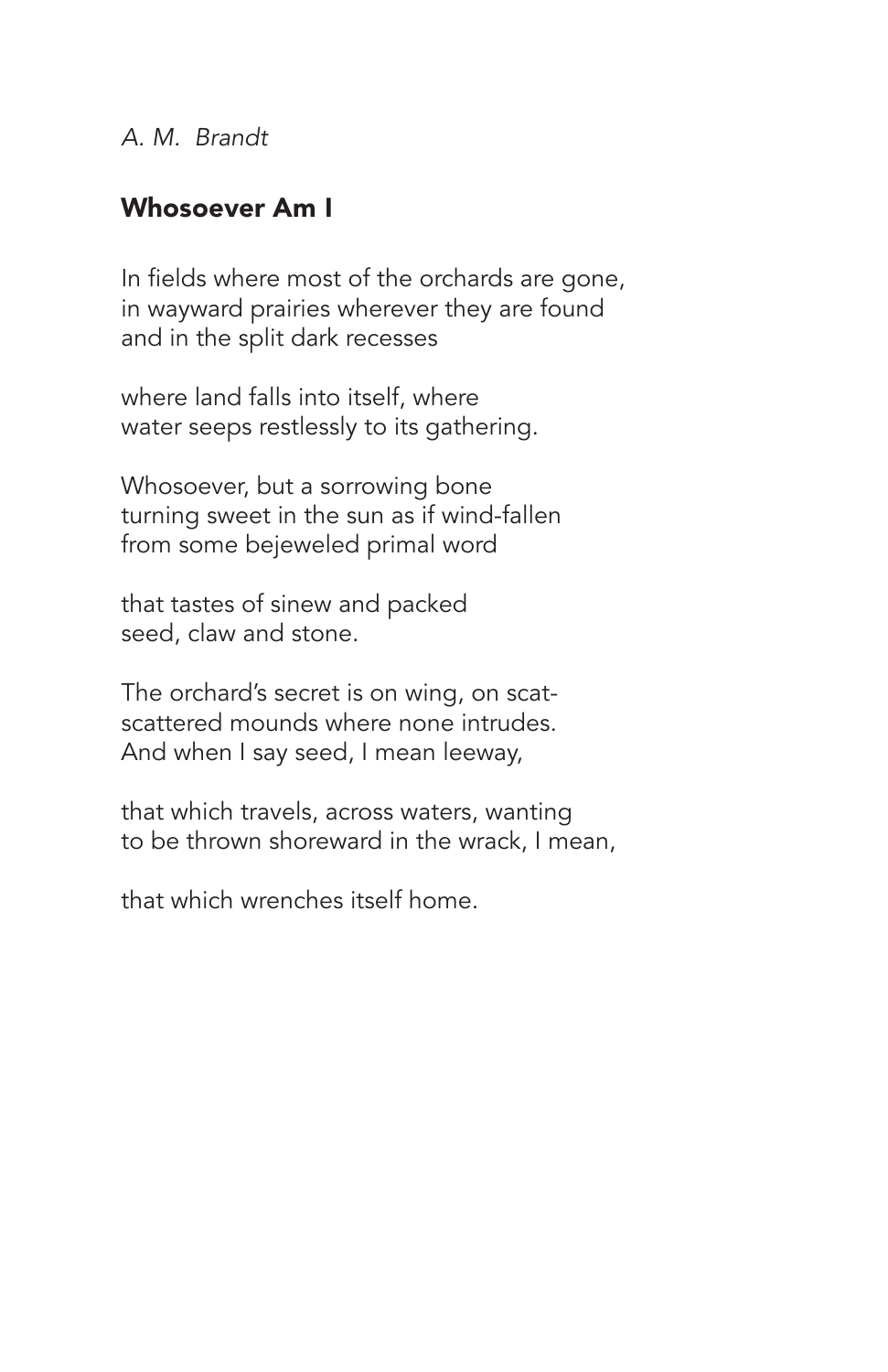*Katherine Fallon*

#### Flatiron Reservoir

Past the reservoir, an old gelding, back bowed low like a hammock hung loosely, stoops to eat from the freckled hand of the earth. I wish to hold

his cupped belly, keep sexless flesh clean of snow. Naïve, if only briefly, I think to prop him up with the handle of a shovel.

I remember you then. What hope I've had. And the mountains admire themselves in the water's bird-stung, wobbling image.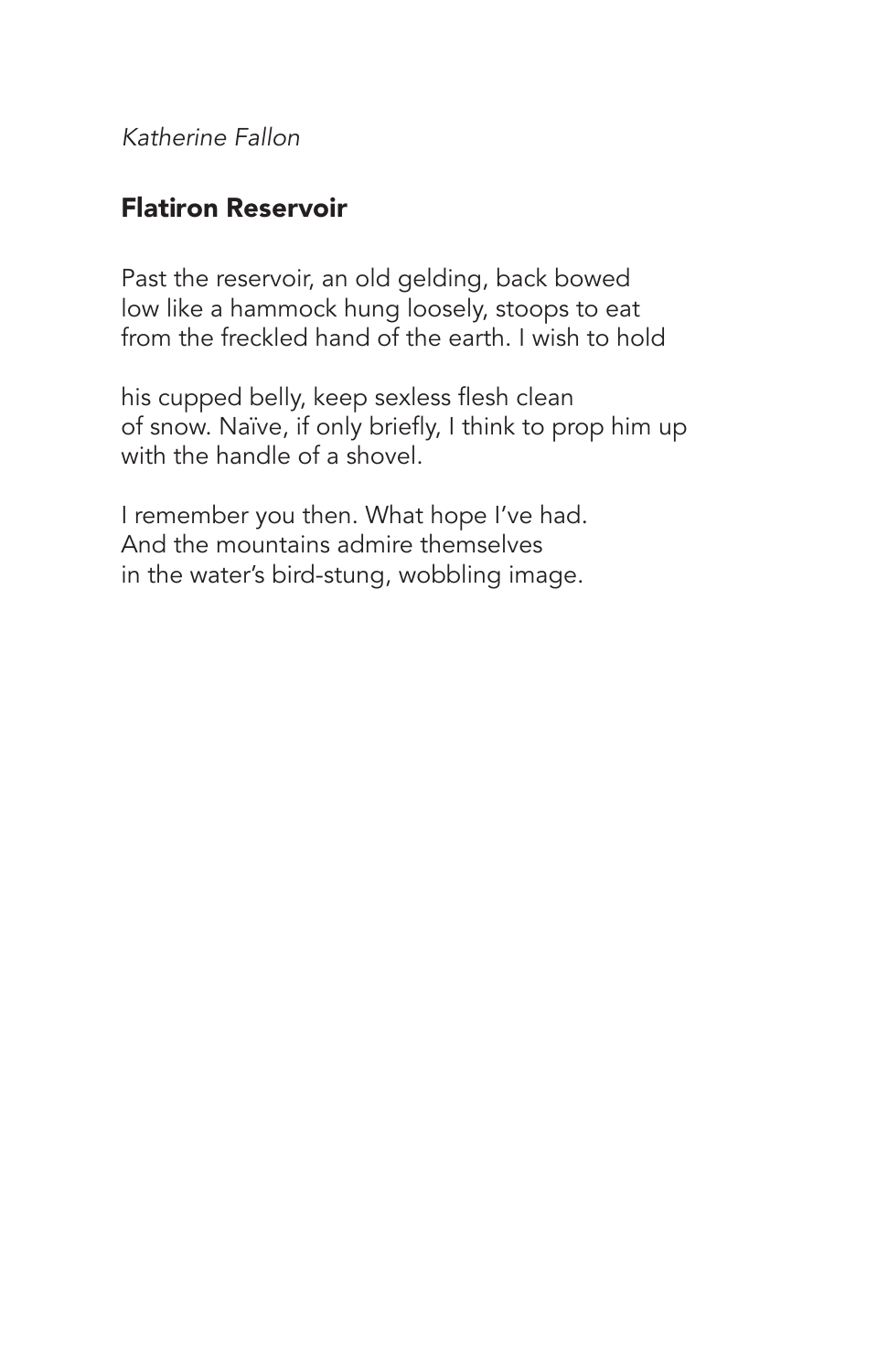*Katherine Fallon*

#### When I Died

When our dead brindle greyhound returned from the earth, he came up shaking roots

from his feet. Beneath the barren apple tree, windfall fruit. The night smelled of sweet rot.

There was the whisper of bristling fur, chatter of dry, brown crickets, and his toenails clicked

against the linoleum. I am come back to you, too. As throat sounds. As the tight, familiar

click-slide-pop of my jaw when I locked it making love, looking up. Your fingers, tapping,

kindly guided the fugitive bone back in place, and you always held me after. Tonight you go

hunting me, barefoot, floors creaking to let me know you are coming. I feel your hesitation

in unlit spaces, hear your deep-sleep shuffle, wait for you as you draw the thrumming curtain

fast, certain you'll catch me, and let it go slack, realizing you haven't. Wanting never to disappoint,

wanting never to be disappointed, I figured death a shield. But I can tell: you are relieved not to

have found me and, wanting all, always, from you, I never wanted this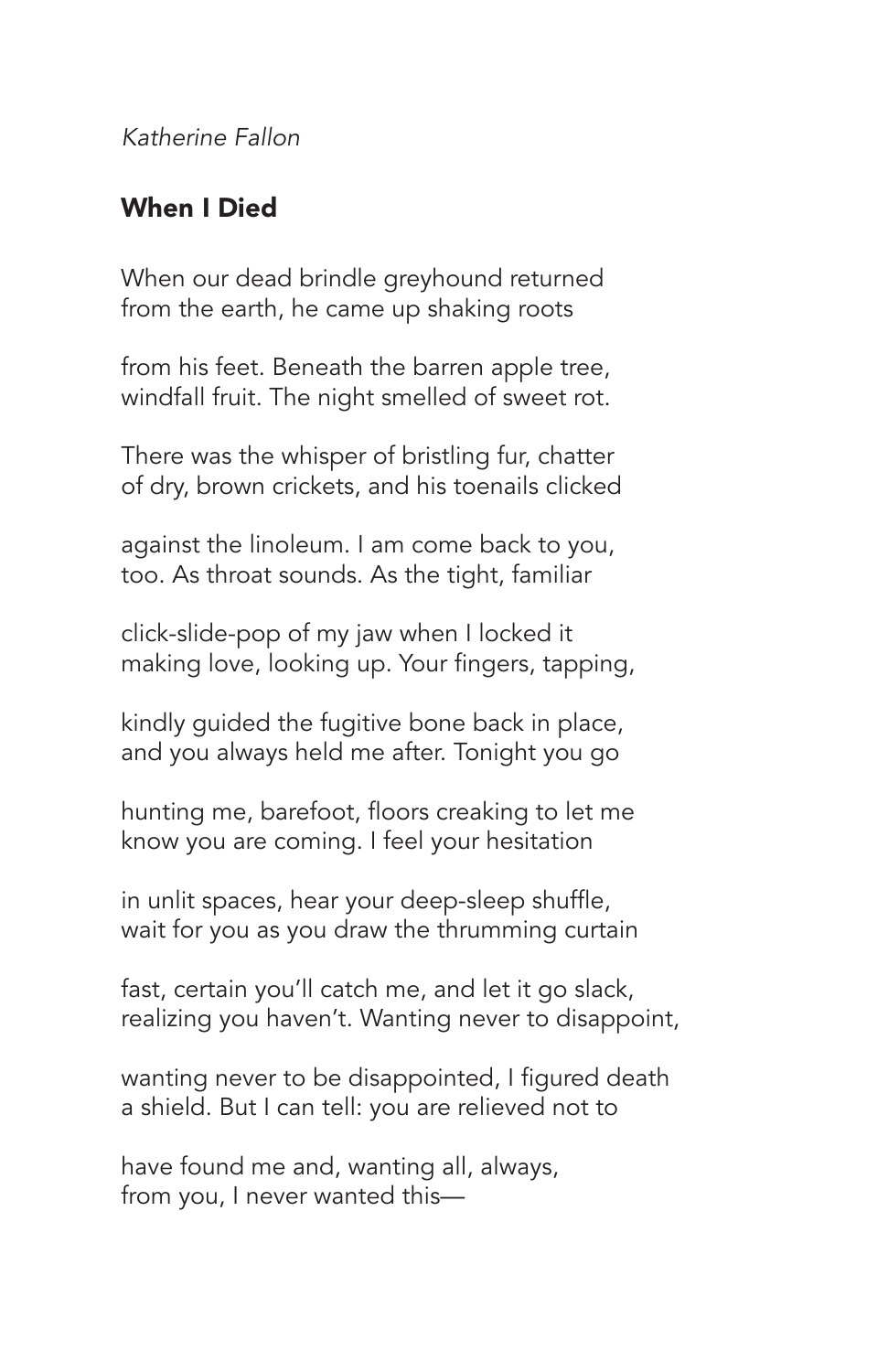*Jane Ellen Glasser*

#### Two Truths I Know

Tossed confetti soon smudges underfoot and the drooling maws of hunger die in a feast because nothing lasts.

When pleasure peaks I plummet, but in the clutches of pain I watch the clock because the only constant is change.

Ask a perfect peach about tomorrow, ask storm clouds about permanence, ask splintered glass about mending.

Even the beautiful accident of living gets used up.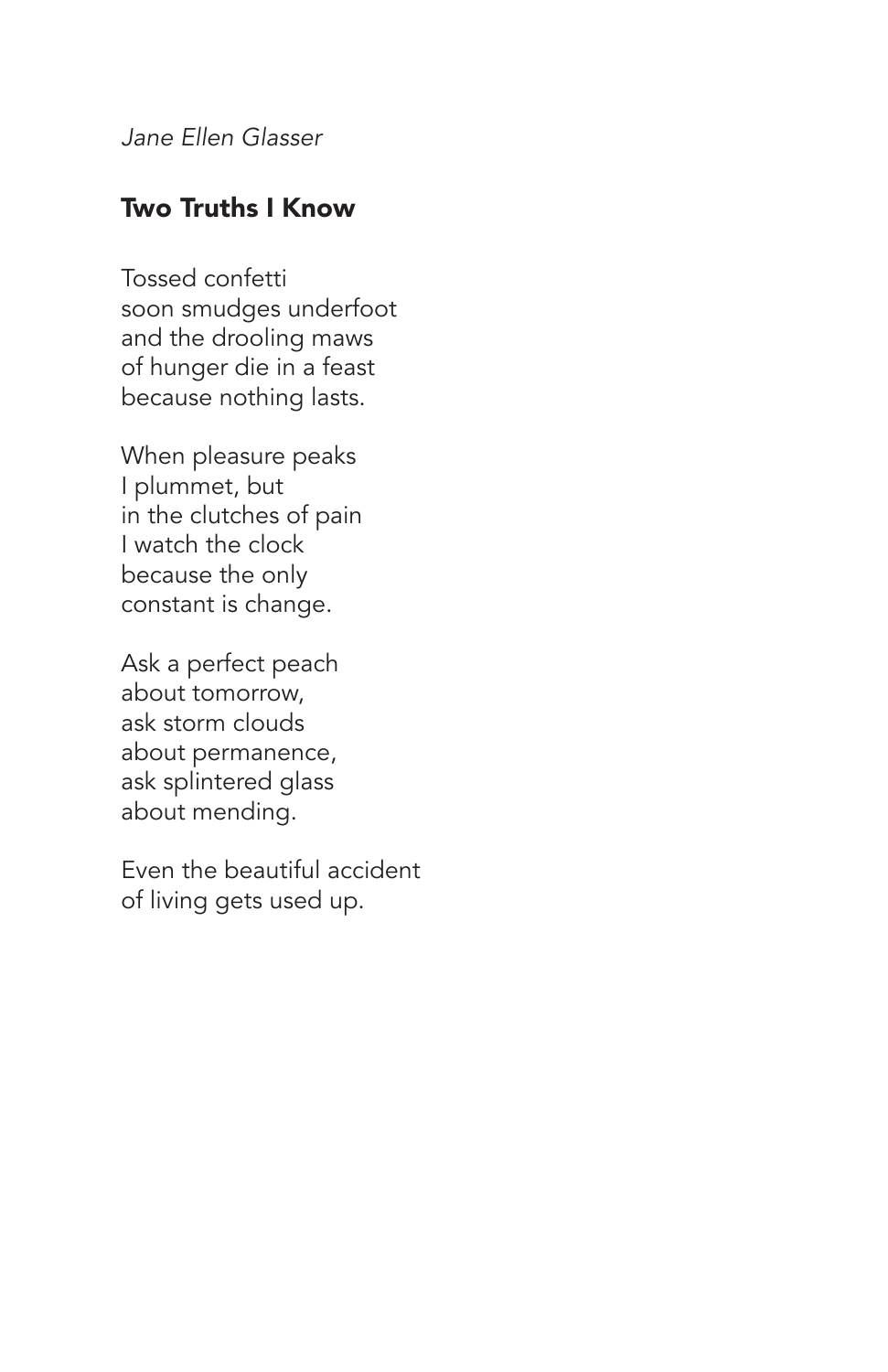*Jane Ellen Glasser*

#### What There Is

There is the hunger of a gaping grave earth won't satisfy.

There is a thirst like the Atacama Desert's torrents cannot slake.

There is the emptiness of a mammoth cave eternity would not fill.

There is the longing of a hummingbird in a garden of silk flowers.

There is you, there is me pulling on the reins of our runaway lives.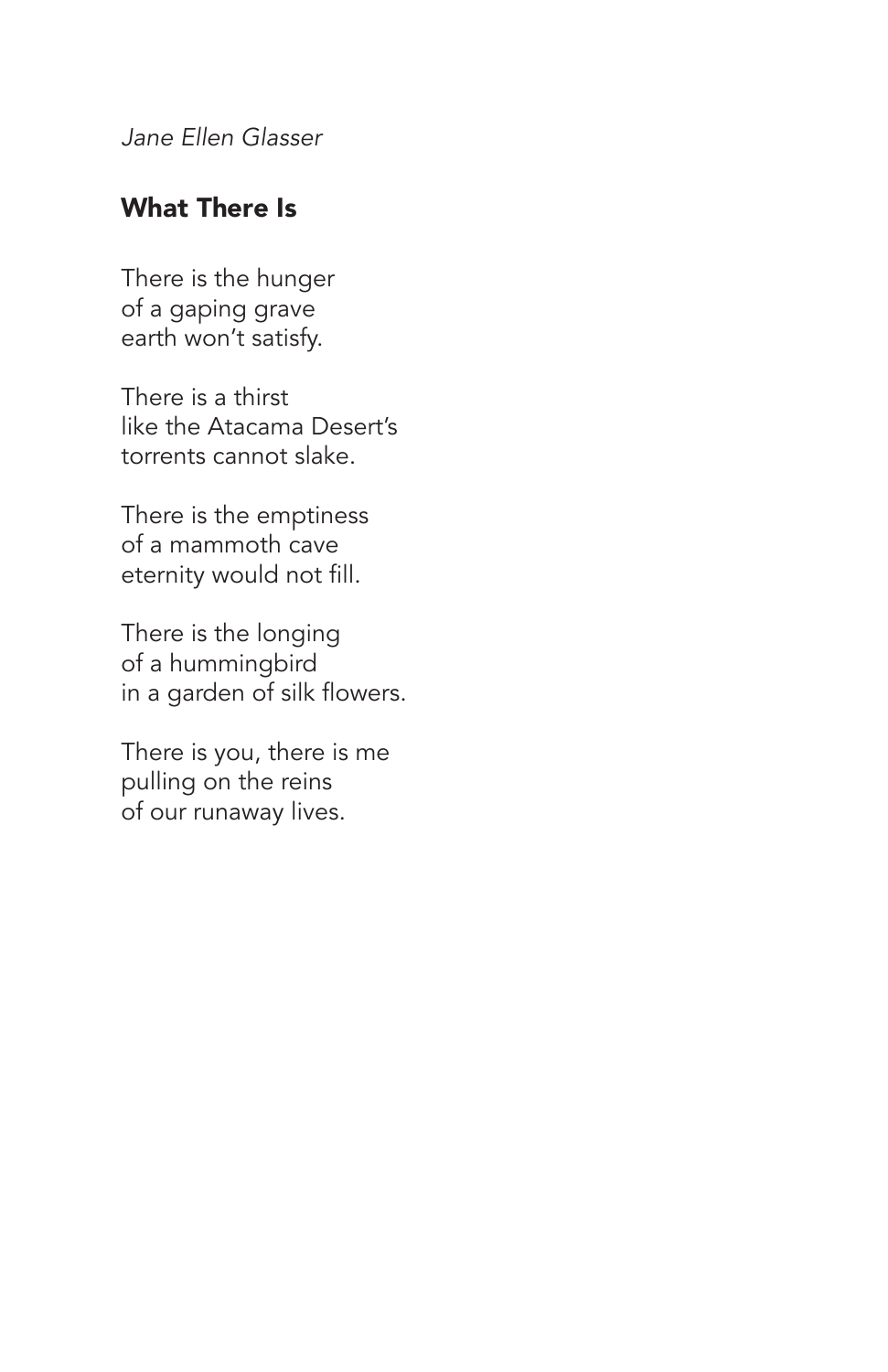*Erika Nestor*

#### At Pictured Rocks After Her Death

To sail out on myself and carve my own: As usual only the want is left, to be solid like a lake.

Bile or tears as we sail by a lighthouse, hot chocolate, the beautiful water. I feel a hand yank back my hair.

My copper nerves taste of fish and pine. Cameras agape, interfering and clicking the cold air,

exactly what we expected but also not. Streaks of iron and limonite burrow into the sand with imprecise hunger

or whatever else I want to impose, for the emotion's mine, unconformable and easy to erode. Such richness in the scarlet-grey stone!

I squint to focus on the guide pointing at surficial deposits crowned by groves of dying beech. *Lovers Leap.*

The high sun stares me straight in the gut, glances across green water. This wooden cradle rocks me. *Where is she?*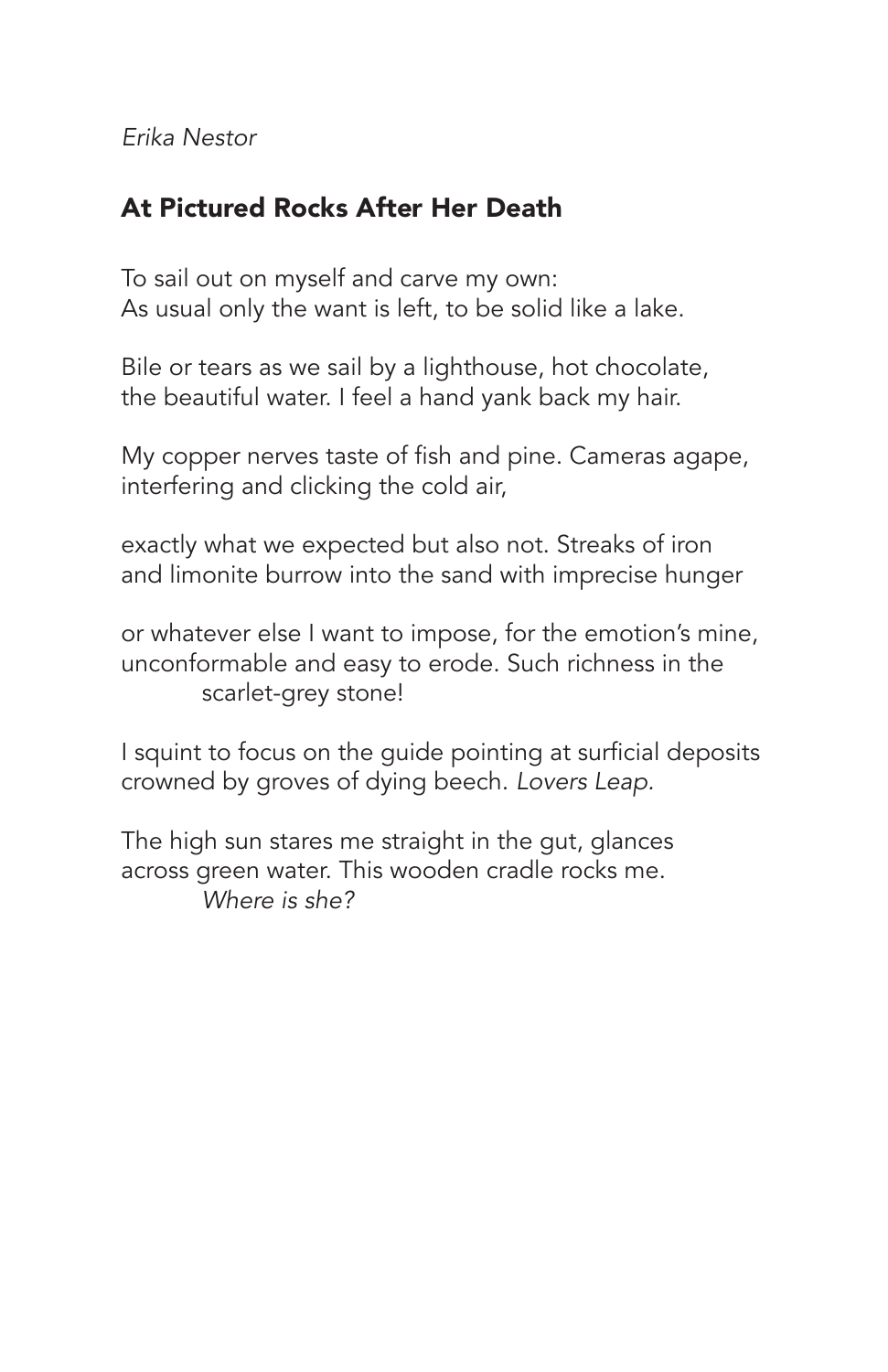*Erika Nestor*

#### Moondust

Half asleep, I read you a piece of news about Neil Armstrong on the moon (as he is forever in our minds) where he collected a trace amount of moondust for scientific sampling, moonwalked several small steps back to Apollo and flew home, but left some moondust in a lunar bag in the spaceship.

It was as thin and sweet as burnt sugar, granular as plaster, and it smelled of gunpowder, a thick layer of static cling covering the lunar world.

In 2016 that moondust sold for 1.8 million, but they appraised it at 2 to 4, so that's actually a good deal, I whispered into your ear, and you blinked as though I'd worn you out, so I read on silently about the crushed silicon dioxide glass produced when meteoroids strike the surface, which explains the gunpowder scent, something light and bright born in the impact, but that doesn't account for the value, how the moondust market rises and plunges like all the rest.

That night I had a dream about taking a train to the moon to make our fortune, but you wouldn't go with me, even in my dream, so what's the moon to me?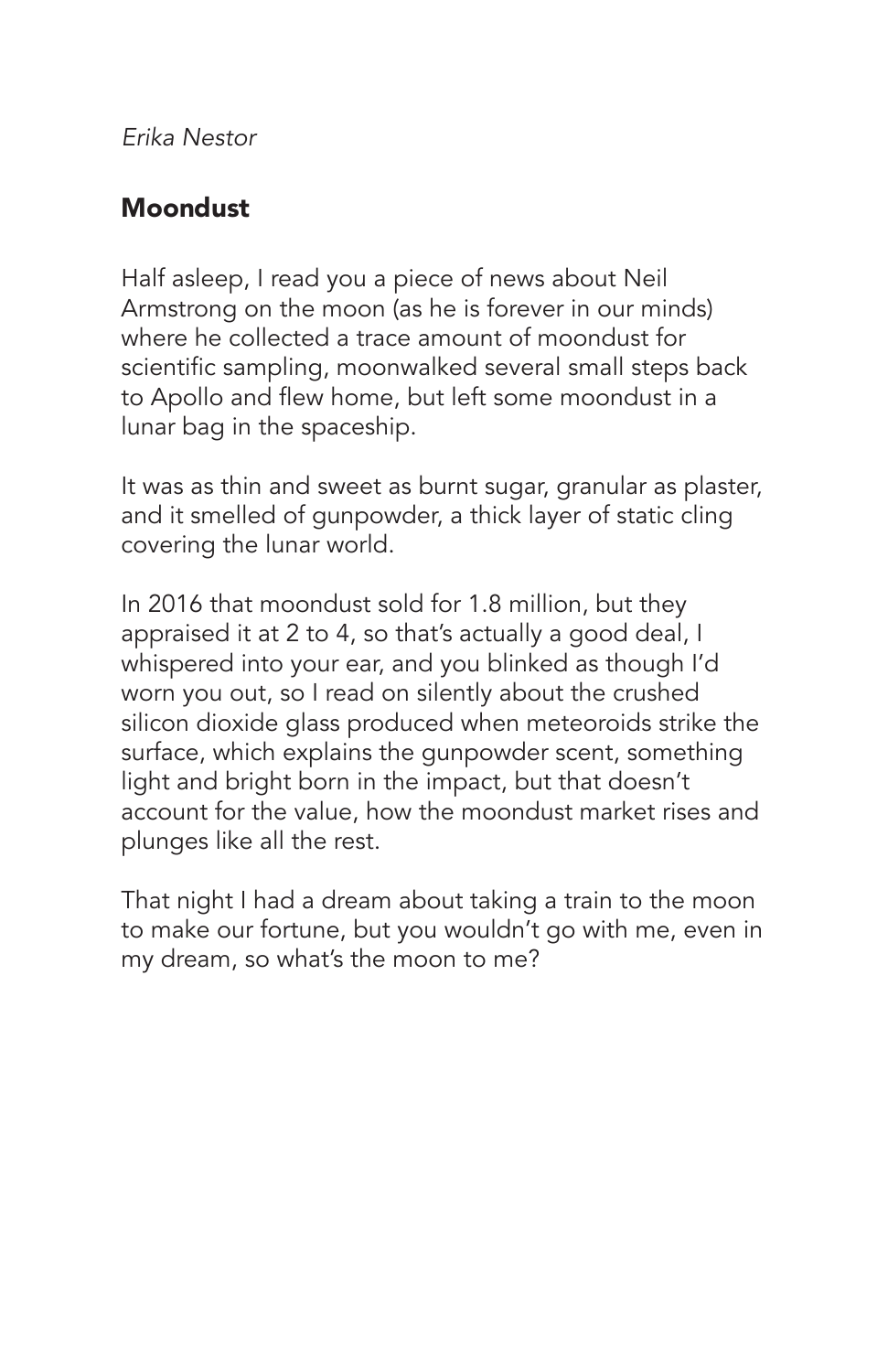*George Perreault*

#### the burial grounds

when last i walked among the dead, your mom and dad, a favored nephew

it felt like archeology, a semi-feral cat slinking through the stones

the catholics lay across the road, then a narrow bet shalom,

all the caulked and sturdy boats waiting on the shore

but today the markers rise like hives the preacher swells with buzz

to dole out salvation's honey with specifics of the throne

then man's held up as glory the pinnacle of god's dear work

all those stations you might've dialed driving through the dark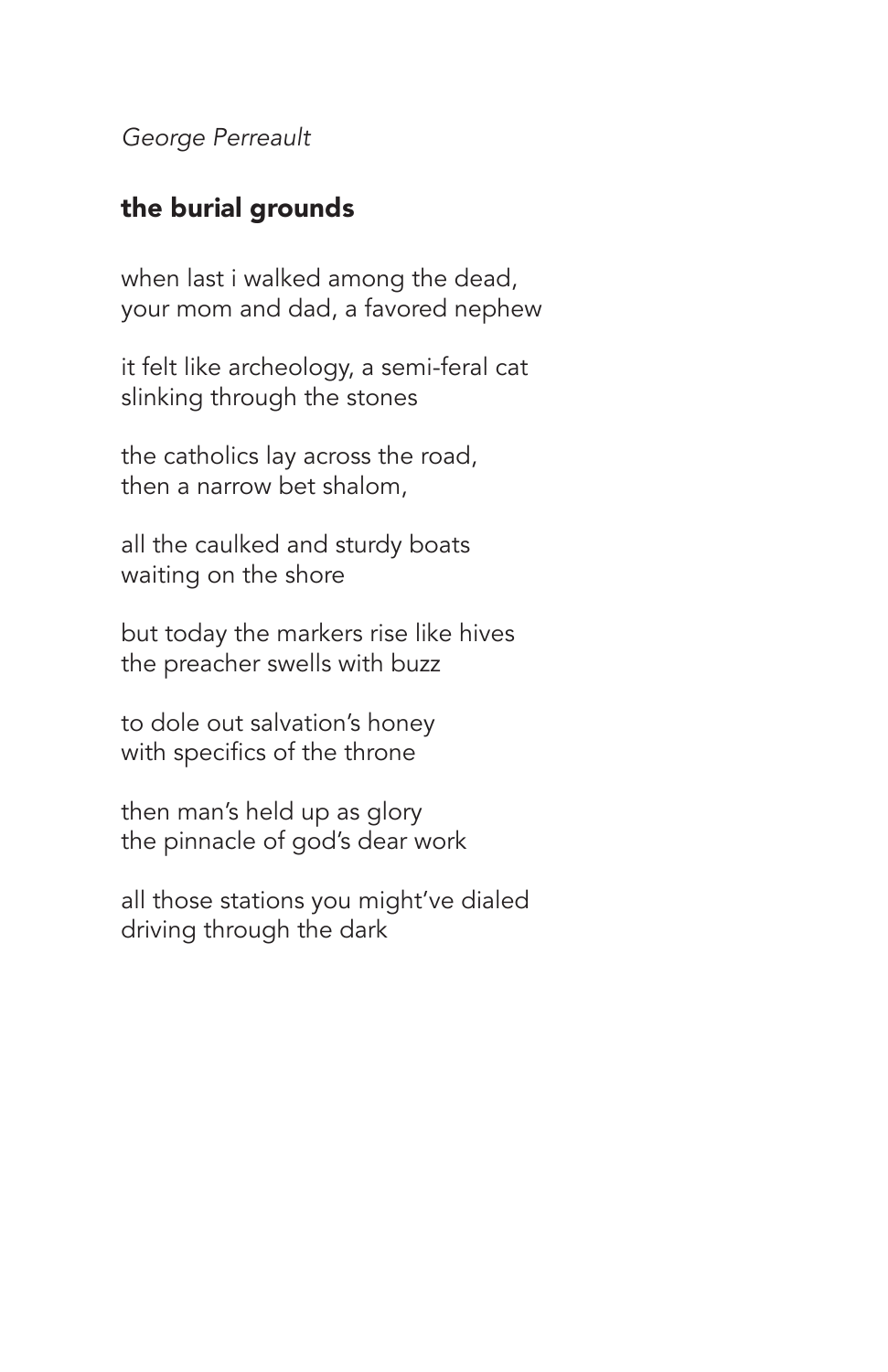*George Perreault*

#### the phrase that was used

summing my nephew, his doctor avoids the anodyne, the passive voice

which organs now are compromised, merely says he's actively dying

my brother and i've watched wives slide this way, my daughter too

it's taken years in the scrub lands to learn nothing is a weed

mullein thrives in broken soil its leaves laying down a richness

where others flourish in its stead before sparseness takes a turn

a fistful of blossoms each for a day a hundred thousand seeds

sealing themselves for decades until fire sweeps the fields

our nights fill with flowers, our days so busy dying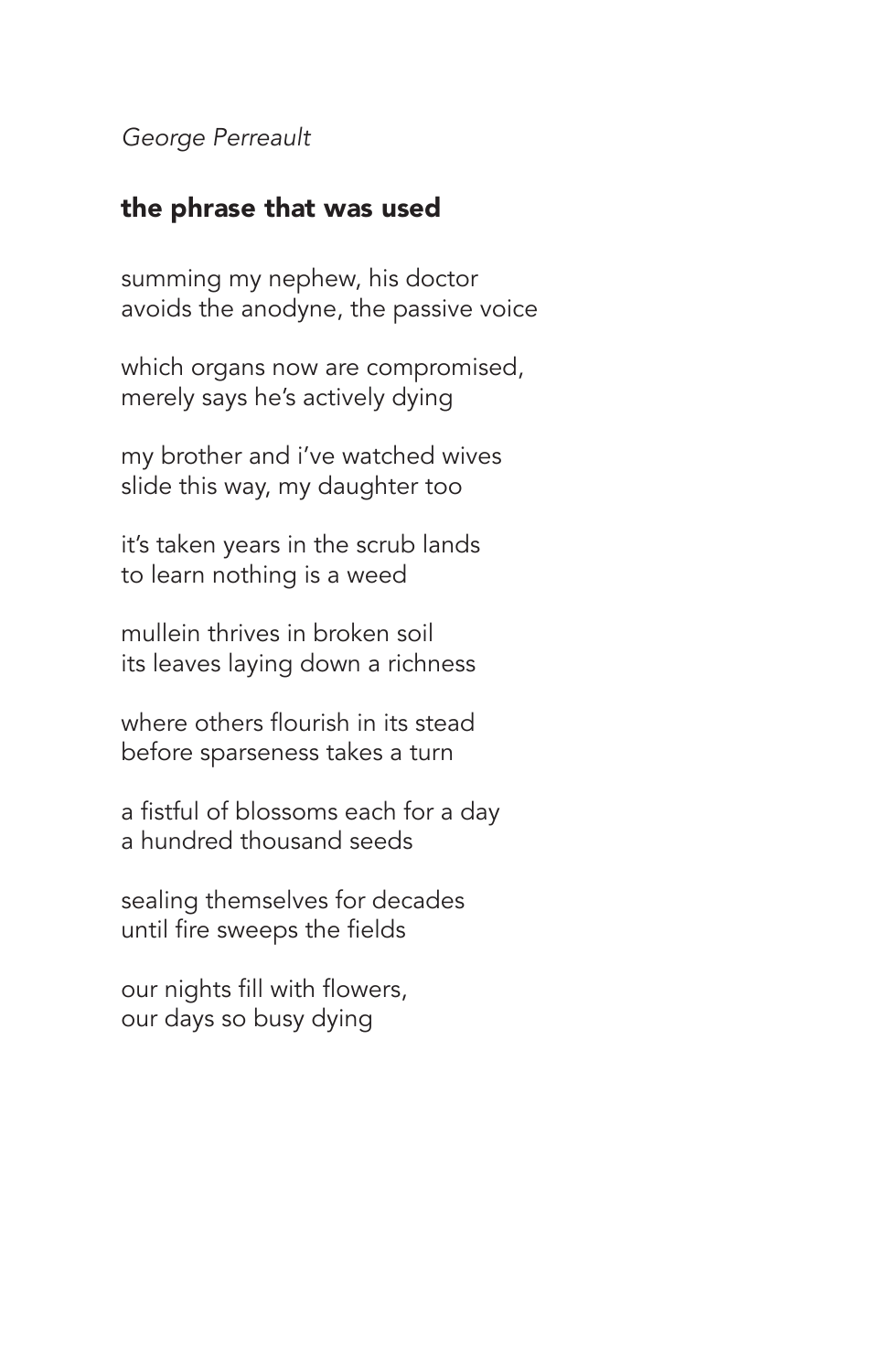*Travis Stephens*

#### Taos

to the west a glow on the horizon, deep indigo and royal at the edges of sky except that sudden lightening of hue. It isn't a late sunset; it can't be. Chalk it up to a brush of snow a moon full of woodsmoke. The dog is delighted at snow but she also delights in mud sloughs, rain-soaked haybales & blackberry cane breaks. This pickup is our earthship, sage strewn in the bed, pinon and gasoline, Seattle three days past. Later a cup of coffee, studios closed until ten but Kit Carson's shiny spurs on display & on sale.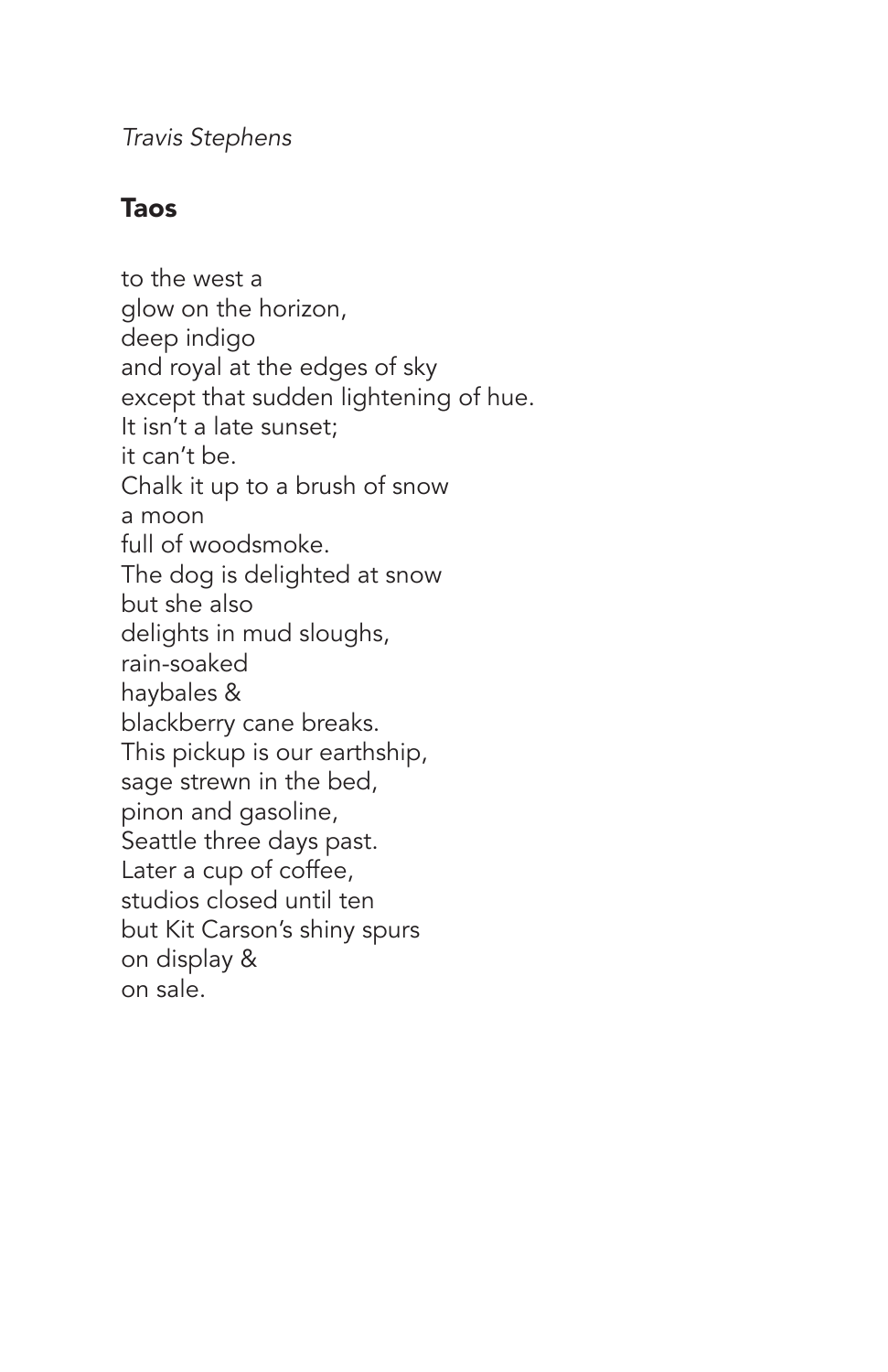*Travis Stephens*

#### This Conspiracy of Ravens

My brother the Trickster washes his sleek, black feathers in the pool, splashing and ducking while we watch. We follow him to the pool and find delicious guts of salmon, egg sacs, eyes.

There are still a few fish stranded, the tide has retreated back to its lair. Last night the bears came. Fish parts everywhere plus a heaping steaming grassy pile of bear shit and packed circles of grass.

This morning we left our home fir, the five of us, circling like leaves. In the morning we own the sky.

My brother the Trickster has seen the moon and where she hides. He has taken the taste of salt from the rain, has left it stinking of clouds. My Brother watches from a branch. He is making a new song. It has the growl of an engine, the sobbing of the drowned, the crackle of a fire. We laugh and sing along.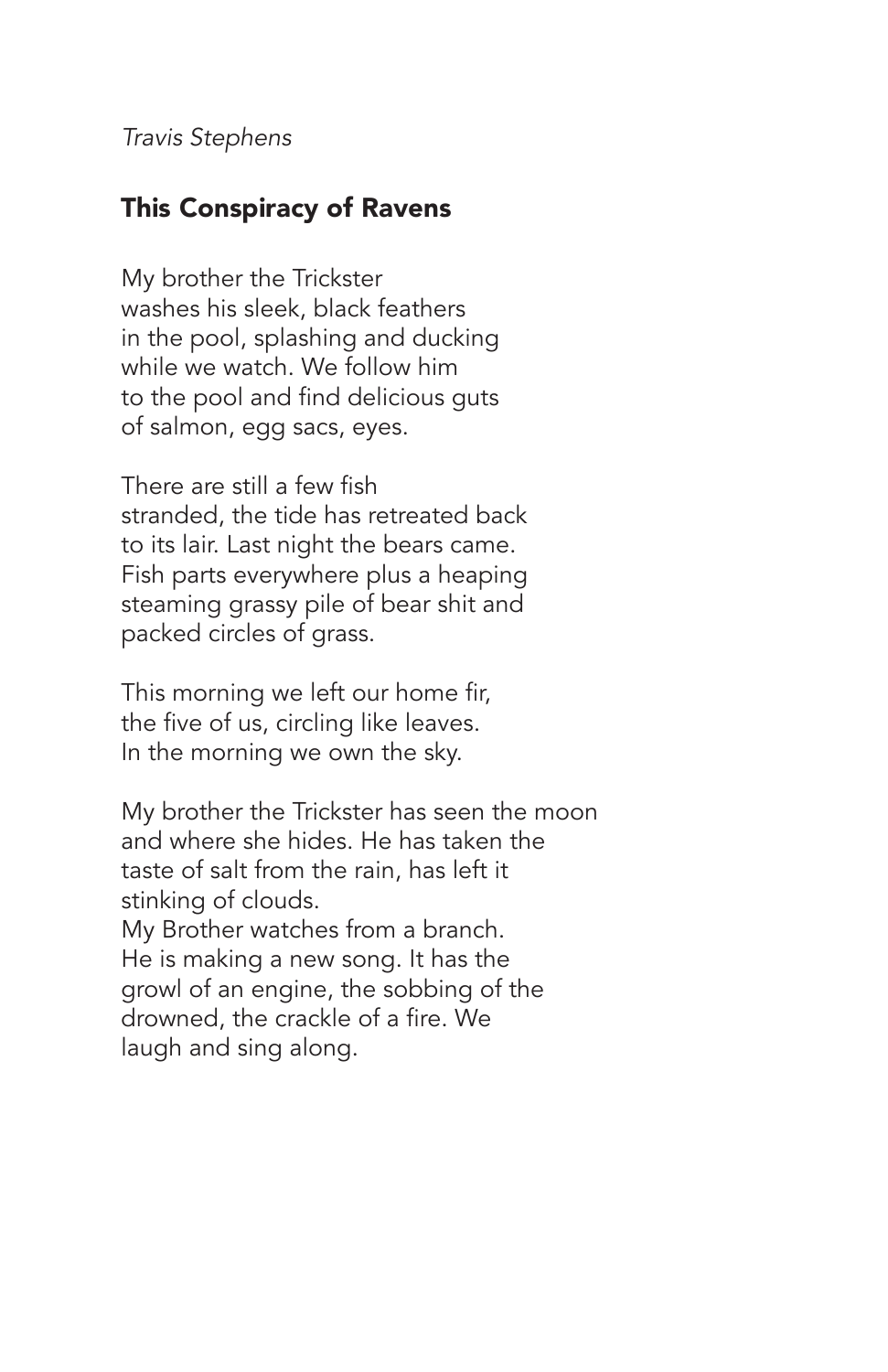*Phillip Sterling*

#### The B Side of Promise

A chance of rain, they say, and the loosestrife take to the woods like harried geese pouting and nudging the air as if meaning to speak from one side of *because* or the other, as if the wild grapes above them were aerialists of proper renown, worthy of our admission, and threat no more than this sudden and too brief shower.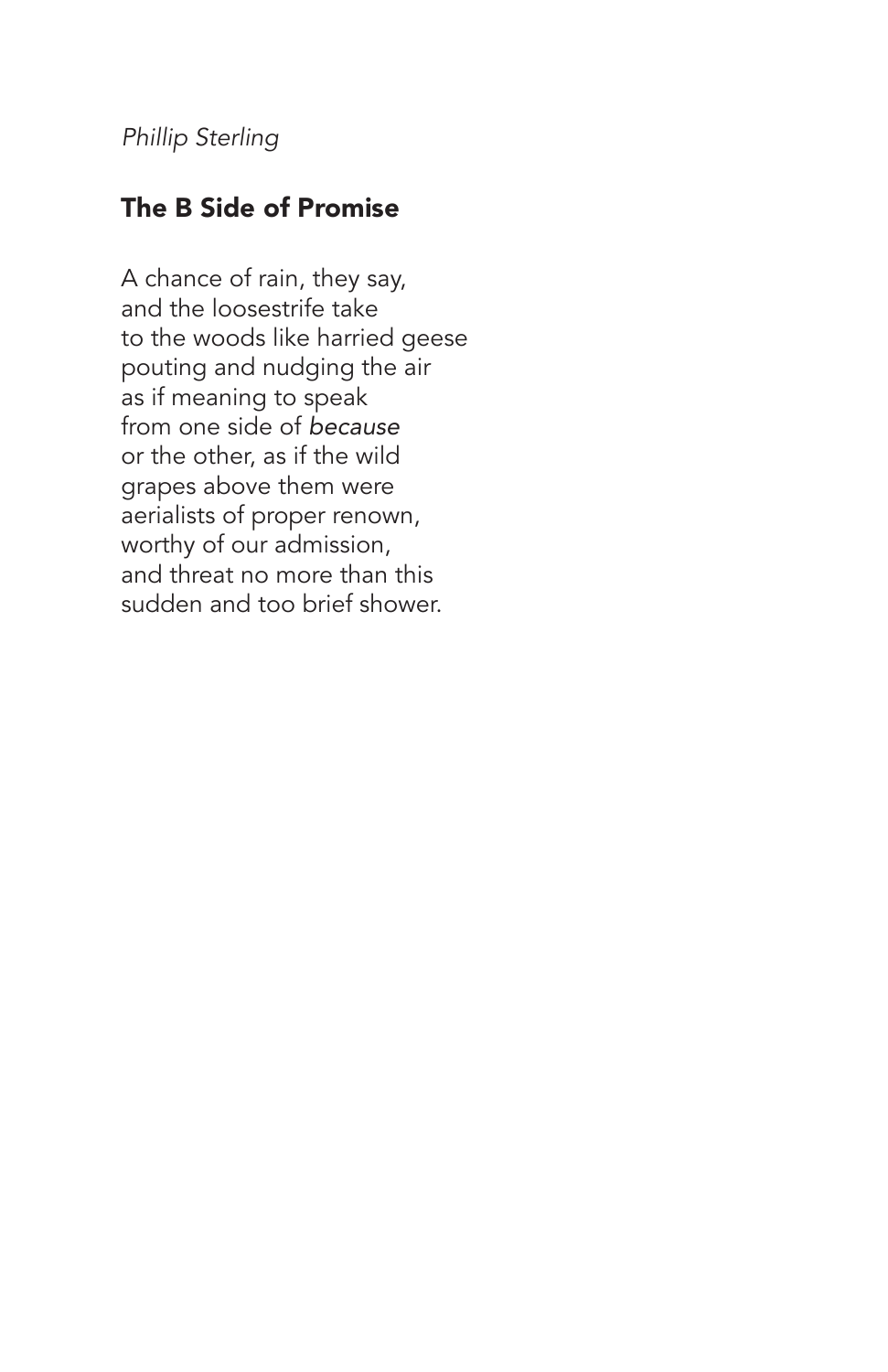*Phillip Sterling*

#### Little or No Accumulation

Some weather bears gifts the way those who shun gifts bear charity. "A mere dusting," one says, and the words take to air like woodstove ash above moss, neither *dust* nor *mere*, if truth be told. And still the moon—who cares nothing for our dispensations (having known the world before we called it *world*) will find in snow's pale flattery reason enough to shine.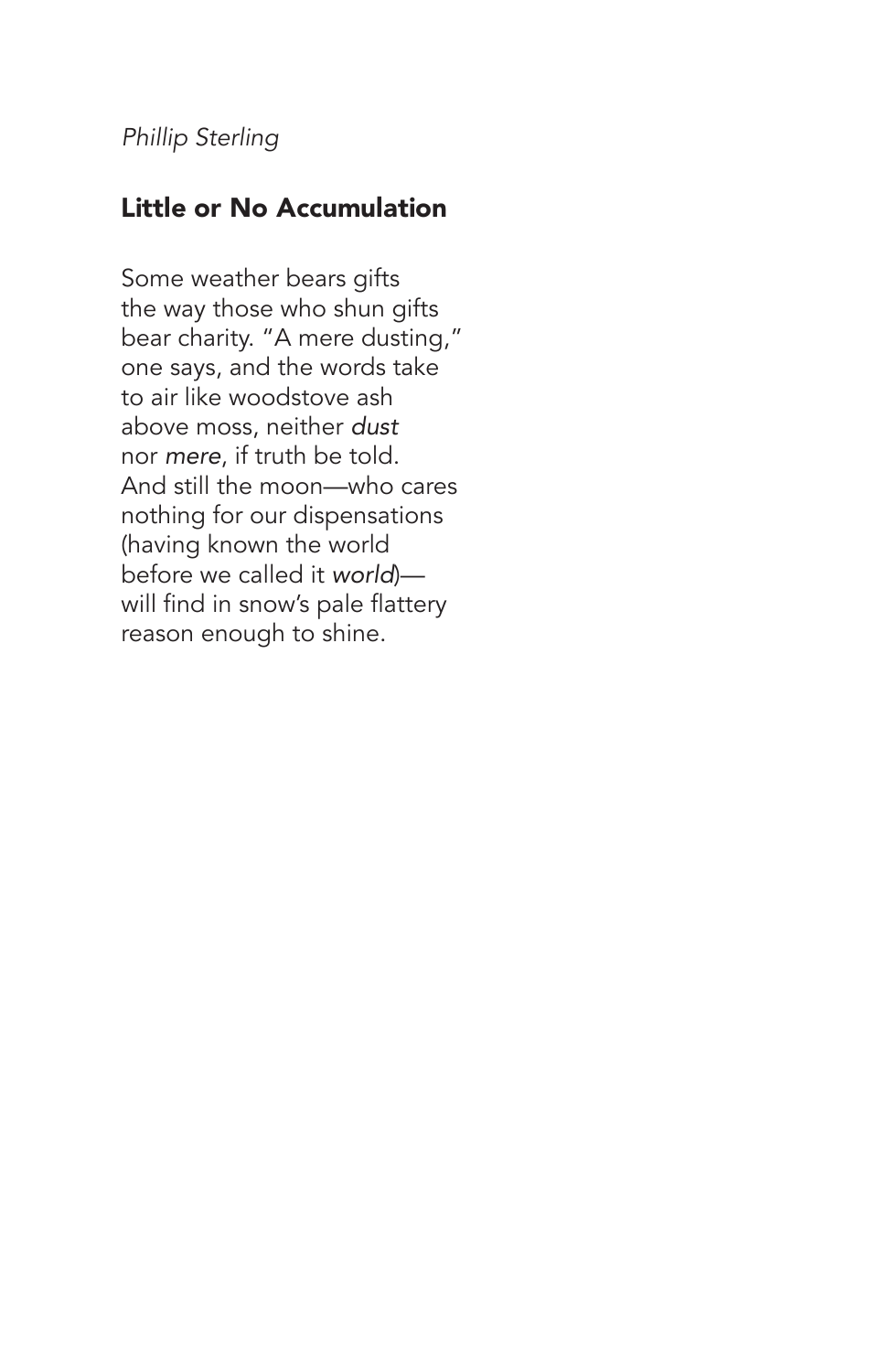*Lauren Swift*

#### mark

a mushroom cloud waxing like leathered boots like their snap on the stairs home from work hungry

whose room waits above and who within it perhaps a bare tree huddled against winter gusts a saint's finger propped in a reliquary for onlookers an entire town grown deep astride high mesas nature's walls, to hide the forging of weaponry

within and without refrain a terrible home both in and out the clomp of a heavy trod home from the mill the place that grinds the nuclear elements to dust, which snows upon the family inside, and freezes into icicles on the eaves

from the belltower peals an old chorus: *remember you are dust* in the high room the trill of this song snaps the glass ice from the overhangs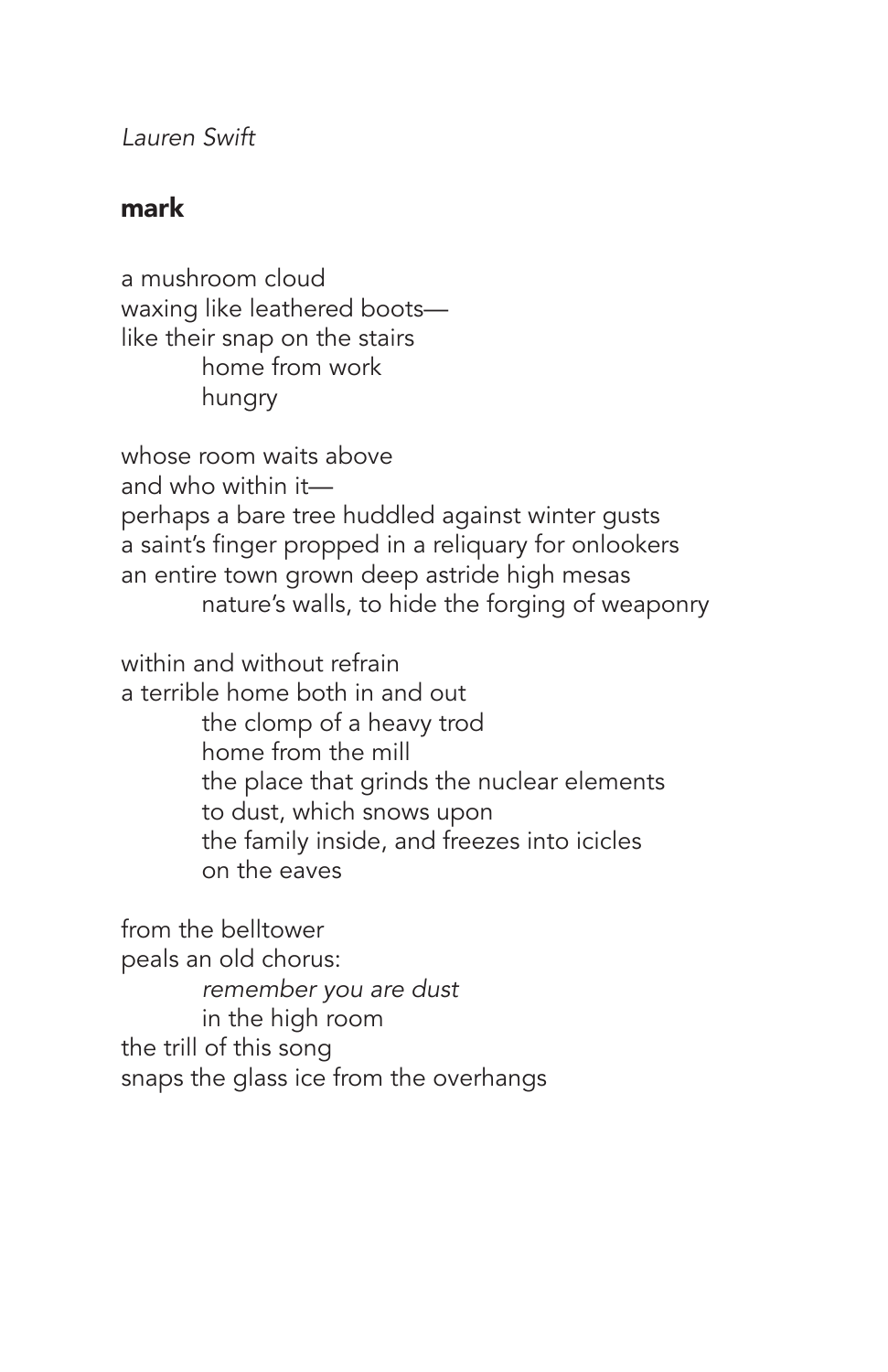*Lauren Swift*

no material nips like leather does, climbing to the room, where the bell swings

boots will try to mill a child into dust and she will fuse into an explosive they will place her in a beautiful case for the penitent to look upon

have you ever considered the silence that expands upon detonation

so holy so bright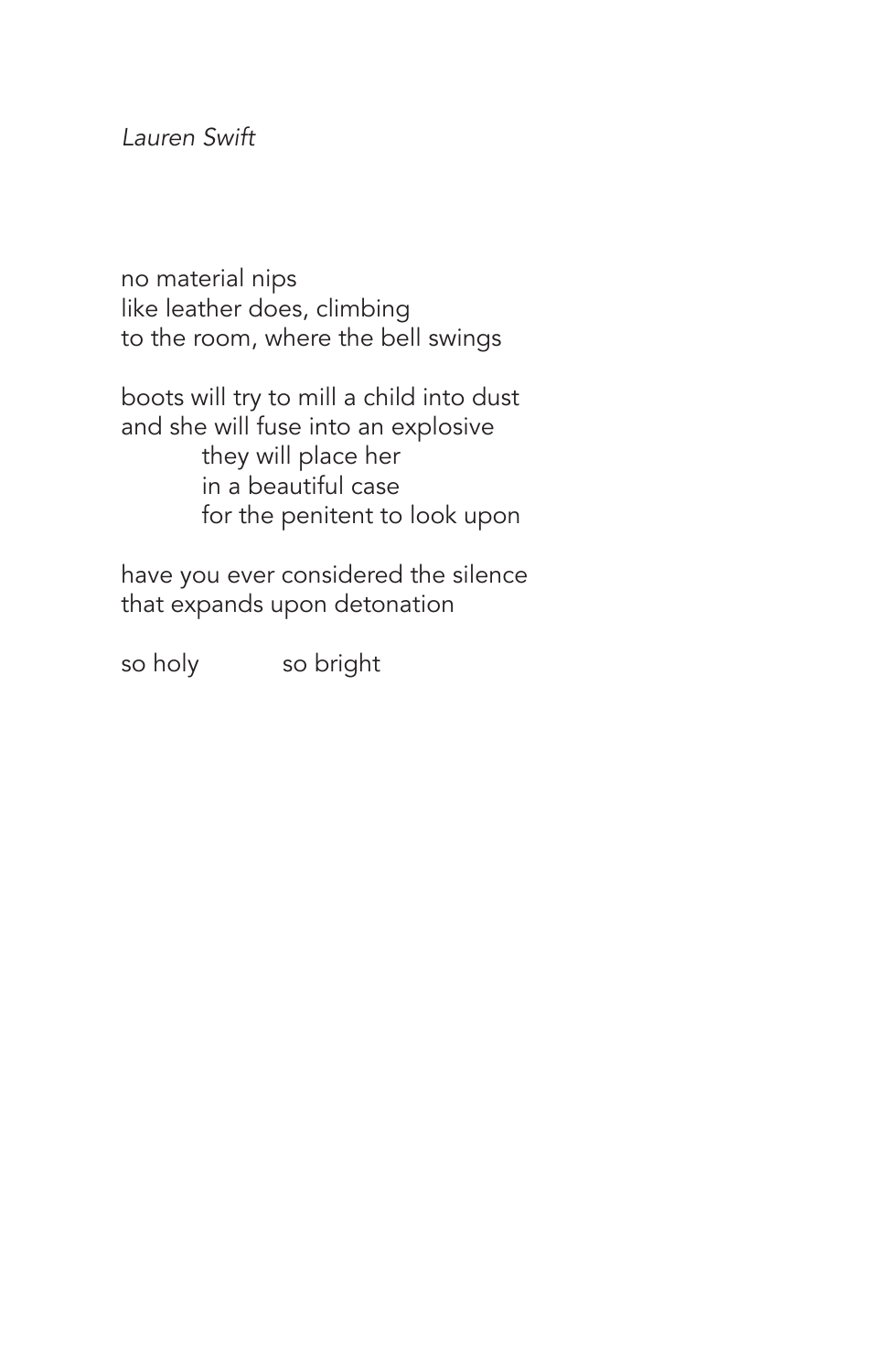#### Dear,

It has been a few weeks since I wanted the night to burn the day. I no longer fling matches at the sidewalk. I'm no longer the resident arsonist on our block. The houses crumble on their own. Dear, did I ever tell you that I preferred the sinister fairytales? Remember Trakl's spin on the Bremen Town Musicians? Oh wait, you never read my poems. Let me tell you, all animals are drowned at the mill. Their songs are made into the stars. How's that for a Disney story? Dear, I remember a lifetime of stairs, your stairs, stairway to your silences. Dear, I remember the parties like a carousel. Your love yous made me throw up down the balcony. I remember it had to end, setting fire to all the words in the dark. I no longer want the night to torch the day. I'm quitting the benches, your waiting room, where nobody's ever seen. Dear, I was tired of stairs, your stairs, silent stairs. I remember how you glowed in the dark, your sorry like a spark. Dear, I no longer strike matches on your walls. Dear, it had to end. I remember the sickness like a concrete block, anchored and dull, could blow it up. Dear, I love the sound the heart makes when it's flung into the ashtray. Like a bullet in the woods.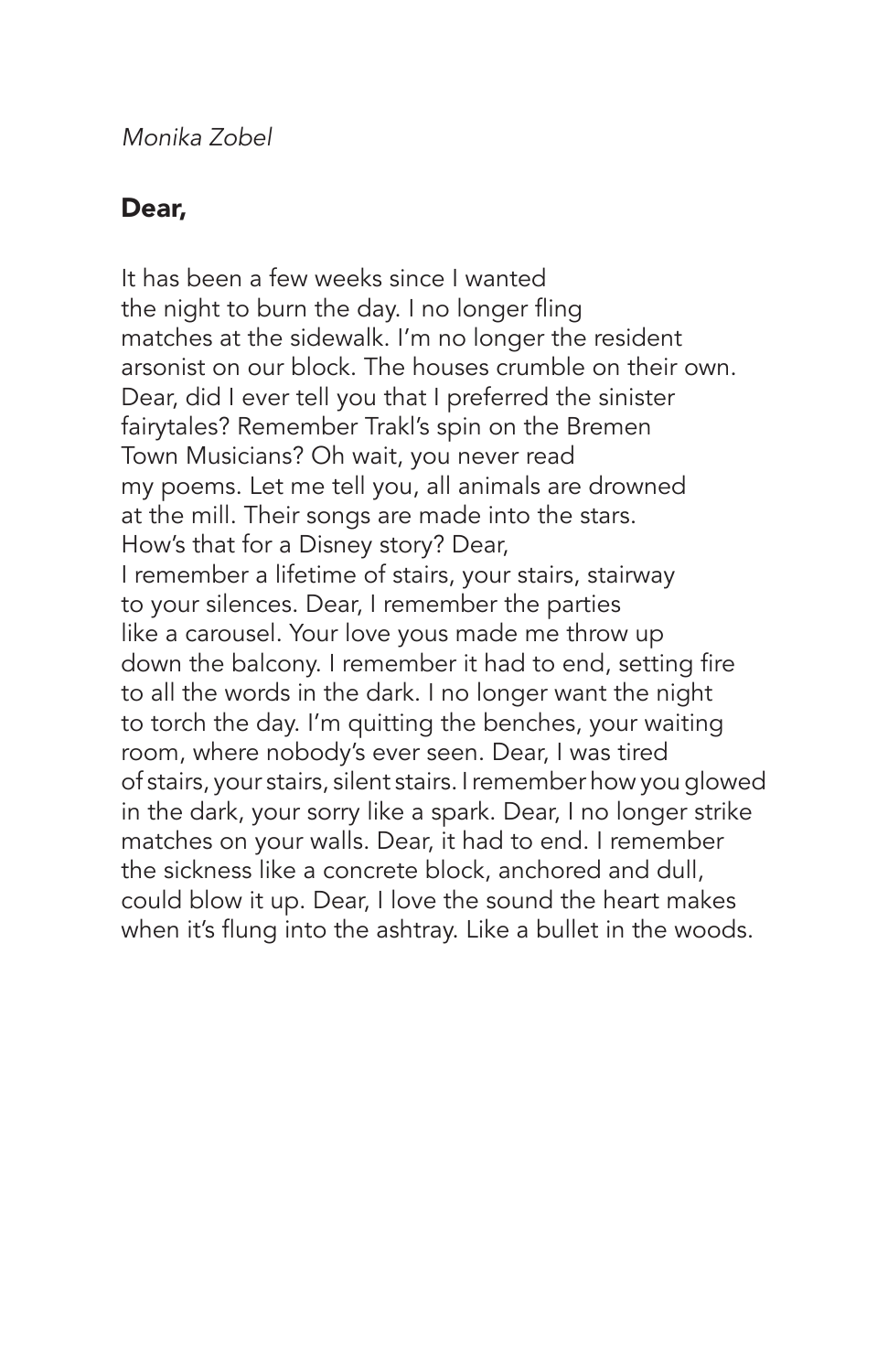#### The Trouble with What the Wind Does

What the wind wants darkens the street between us. Hooligans kick the night's teeth, then each other's, the soiled bellies of trash cans. Rats now only scavenge in sunlight and the bakery, the bakery no longer slices their bread. You and I, we darken the street with our hunched bodies. If I were an engineer I'd make all roads end in recovery, backwards whisper in your room until my words stepped out. The staircase smells of various deliveries. Salt and brass. I can guess all your thoughts by shape and texture. The rough ones I clench until the wind takes what it wants. Cripples the wasps, breaks the flowers' necks. Memories of how we broke our bodies, memories like meth can make you jump from one branch to another, a lost bird. This the beginning, an introduction to our book of losses.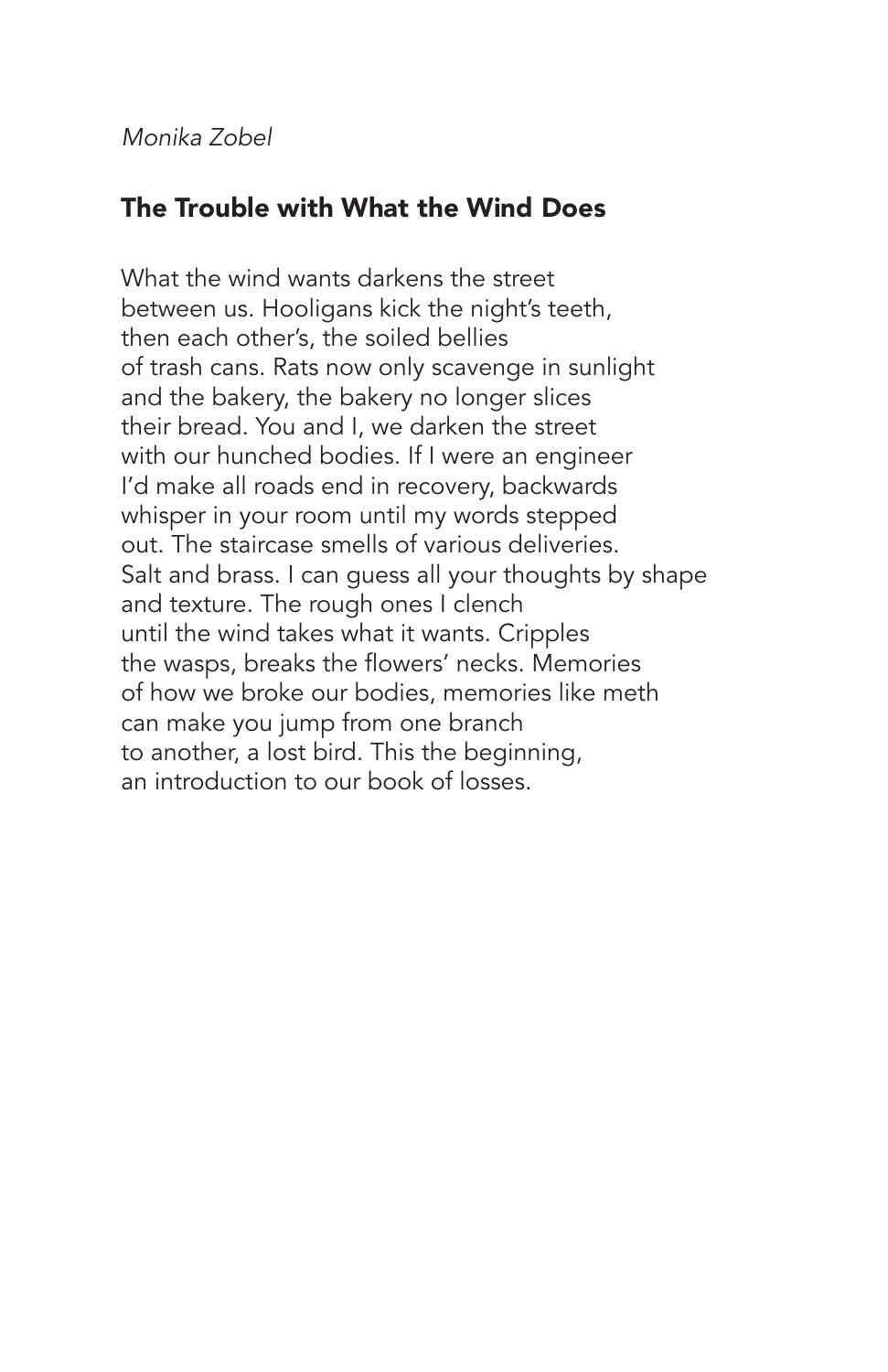*The 2River View,* 24.2 (Winter 2020)

#### **Contributors**

Dana Knott is the Library Director and a member of the Core Faculty at Antioch University Midwest. Her work has appeared or is forthcoming in *The American Journal of Poetry, Bitter Oleander,* and *Parhelion Literary Magazine.*

Derek Annis is the author of *Neighborhood of Gray Houses* (forthcoming from Lost Horse Press). Their poems have appeared in *Colorado Review, The Gettysburg Review, The Missouri Review Online,* and elsewhere.

A. M. Brandt holds an MFA from the University of Minnesota. Her work has appeared in journals such as *The National Poetry Review, The Sewanee Review, and The Southern Review.* She teaches at Savannah College of Art and Design in Savannah, Georgia.

Katherine Fallon, with poems in *Colorado Review, Foundry, Juked, Meridian,* and elsewhere, will be included in *Best New Poets 2019.* Her chapbook, *The Toothmakers' Daughters,* is available through Finishing Line Press.

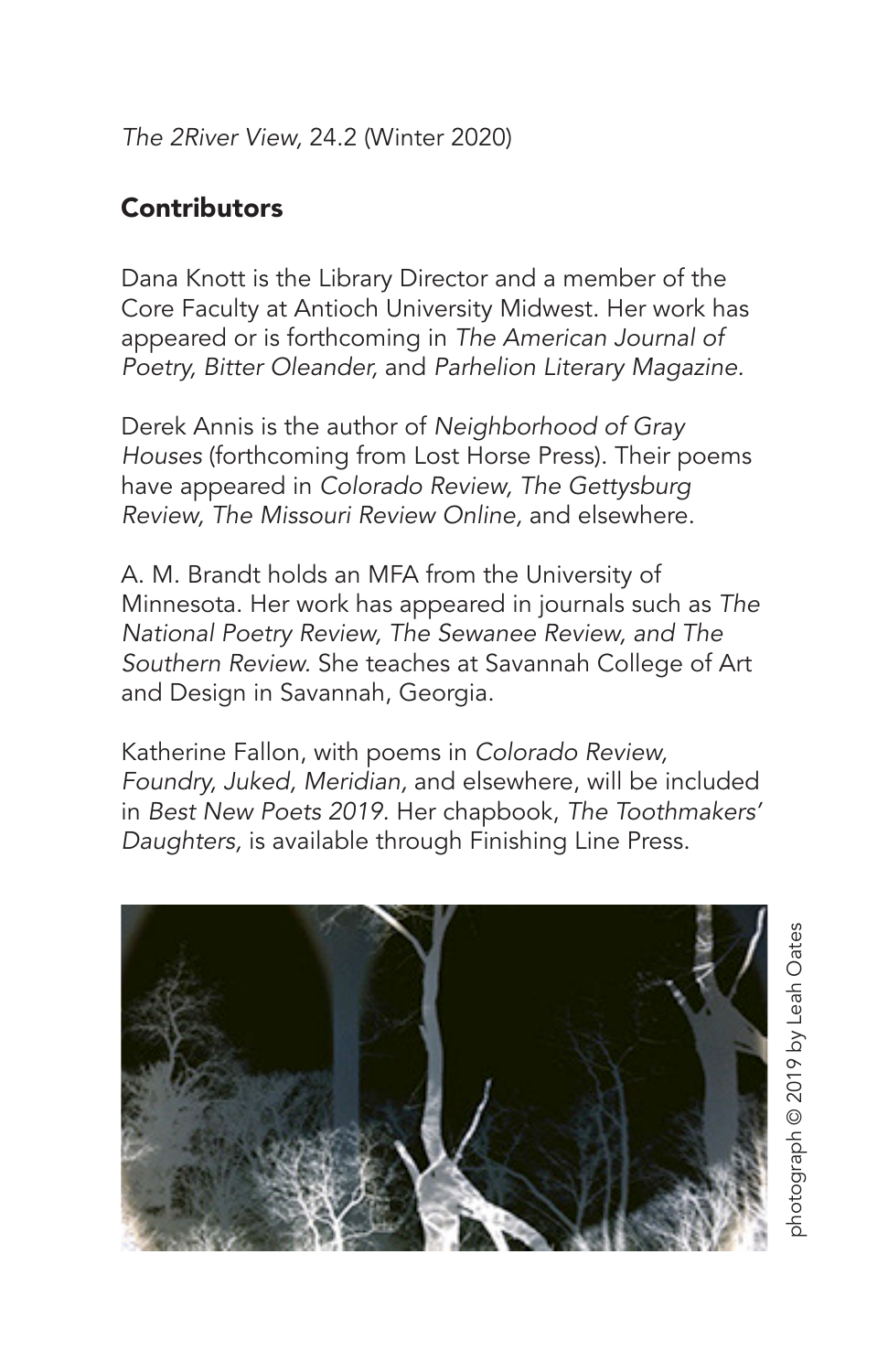Jane Ellen Glasser has appeared in journals such as *Georgia Review, Hudson Review,* and *Southern Review.*  Her eighth collection is *Jane Ellen Glasser: Selected Works*  (2019).

Erika Nestor received her MFA from the Helen Zell Writers' Program, where she is now a Zell Fellow in poetry. Her work has appeared in *LEVELER.*

George Perreault is the author most recently of *Bodark County,* a collection of poems in the voices of characters living on the Llano Estacado in West Texas.

Travis Stephens is a tugboat captain in California. His recent credits include *Crosswinds Poetry Journal, The Dead Mule School of Southern Literature, Gravitas, Gyroscope Review,* and *Raw Art Review.*

Phillip Sterling is the author of *And Then Snow* (Main Street Rag, 2017) and *Amateur Husbandry* (Mayapple 2019). His chapbook of February poems, *Short on Days,* is forhcoming in early 2020 from Main Street Rag.

Lauren Swift is pursuing an MFA at the University of California, Irvine. Her poetry and nonfiction have appeared in or are forthcoming in *Cimarron Review, North American Review, The Rumpus,* and *Utterance Journal.*

Monika Zobel is the author of *An Instrument for Leaving*  (Slope Editions 2014), and *Das Innenfutter der Wörter*  (edition keiper, Graz, Austria, 2015). Zobel works as a translator in Bremen, Germany.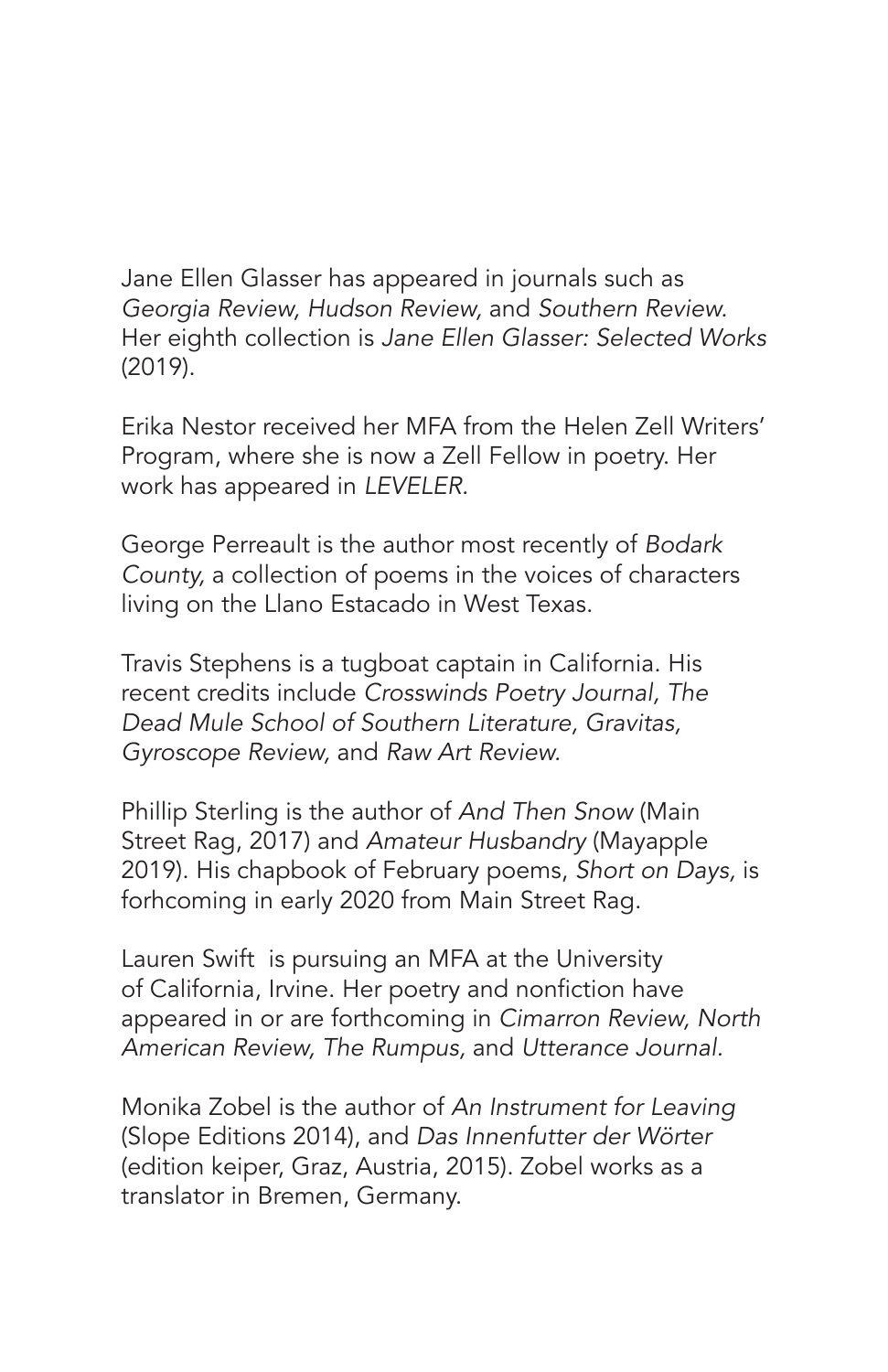*The 2River View,* 24.2 (Winter 2020)

#### About 2River

Since 1996, 2River has been a site of poetry and art, quarterly publishing *The 2River View* and occasionally publishing individual authors in the 2River Chapbook Series. 2River is also the home of Muddy Bank, the 2River blog.

Richard Long 2River

ISSN 1536-2086 www.2River.org www.muddybank.org www.facebook.com/2RiverPoetry www.instagram.com/2RiverPoetry/ 2River.tumblr.com twitter.com/2weetRiver (@2weetRiver)